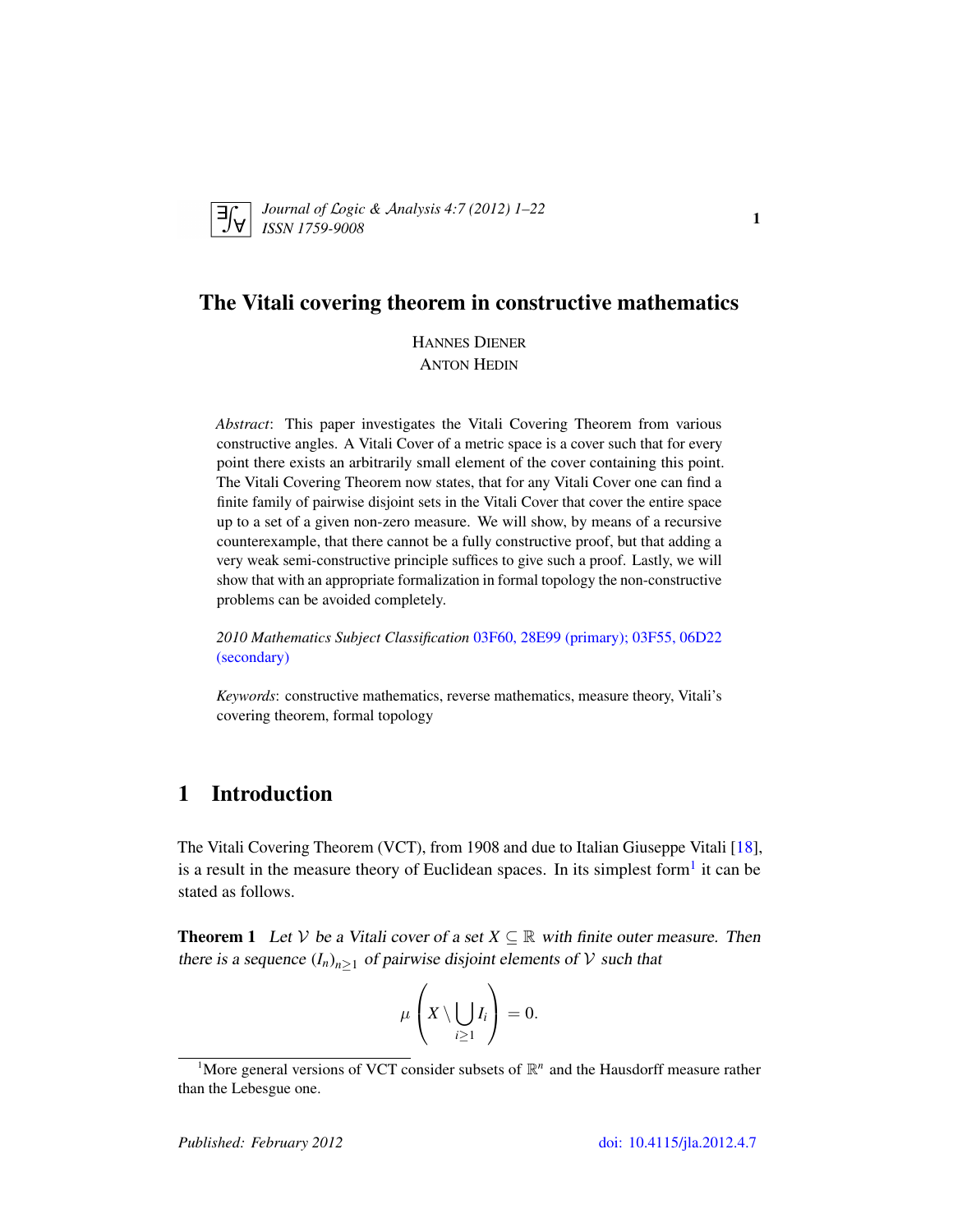Here a *Vitali cover* of a set  $X \subseteq \mathbb{R}$  is a family of intervals V such that for every point  $x \in X$  and  $\varepsilon > 0$ , the cover  $\mathcal V$  contains some interval *I* with  $x \in I$  and length  $|I| < \varepsilon$ .

One well known application of VCT is Lebesgue's Differentiation Theorem [\[12\]](#page-20-0): If *f* is continuous and non-decreasing on  $[a, b] \subseteq \mathbb{R}$ , then  $f'(x)$  exists almost everywhere on  $[a, b]$  (For a proof using VCT see  $[6, Ch. 4.4]$  $[6, Ch. 4.4]$ ).

Since VCT is about extracting a sub-family from a given cover with certain properties, it is superficially similar to the Heine-Borel Theorem. The key difference is that in VCT one is interested in extracting a disjoint family of sets. The usual classical proof (see e.g. [\[6,](#page-20-1) Ch. 4] for a proof due to Banach) is unacceptable from a constructive point of view. We will show that there cannot be a fully constructive proof by giving a recursive counterexample, i.e. we show that in Russian constructive mathematics (RUSS) one can construct a Vitali cover for which even a weakening of the above Theorem [1](#page-0-1) fails.

In Simpson's program of (Classical) Reverse Mathematics [\[16\]](#page-21-1) VCT has been shown to be equivalent to a very weak form of Kőnig's Lemma called *Weak Weak Kőnig's Lemma* (WWKL) [\[5\]](#page-20-2). We show that also constructively WWKL is equivalent to VCT. This way we not only classify the latter in the program of Constructive Reverse Mathematics, we also obtain a proof in Brouwer's intuitionism, since WWKL is easily seen to follow from the Fan Theorem.

However, seen from a different angle VCT is fully constructive. Using the theory of formal spaces [\[15\]](#page-21-2) we are able to give a constructive proof of a formal version of the theorem. In formal topology a version of the Heine-Borel Theorem holds [\[7\]](#page-20-3), and as one might expect this makes a proof of the VCT possible. We will also relate the formal versions of these two covering theorems to their point-wise counterparts via the notion of spatiality of formal topologies.

# 2 Preliminaries

## 2.1 Constructive mathematics

By *constructive mathematics* we mean Bishop-style constructive mathematics (BISH) [\[3\]](#page-20-4); that is mathematics with intuitionistic logic together with some appropriate settheoretic foundation, such as Aczel's constructive set theory CZF [\[1\]](#page-20-5).

We will also talk about two other schools of constructive mathematics. Namely, the above-mentioned schools of Russian constructive mathematics and Brouwer's intuitionism (INT). In relation to BISH, these disciplines can be seen as extensions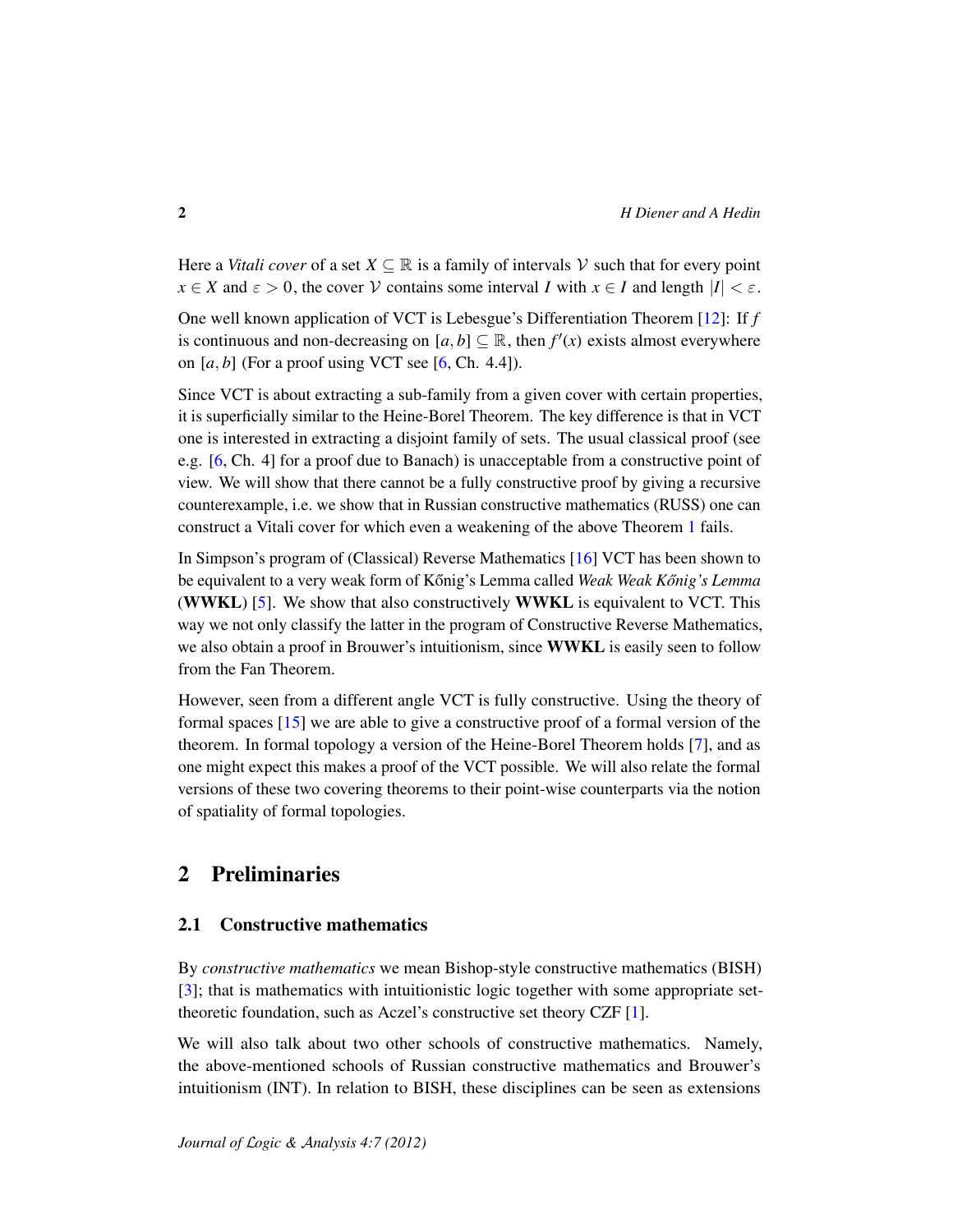obtained by adding, in the first case a Church-Turing type principle, and in the second case a continuity principle and the principle of bar induction. For further details on BISH, RUSS and INT we refer to [\[4\]](#page-20-6).

Following Bishop we make free use of the axiom of *countable* choice, especially in Section [4.](#page-9-0)

#### 2.2 Intervals and measure

For simplicity and clarity's sake we will consider the following simpler restatement of Theorem [1,](#page-0-1) which avoids any reference to a measure. It seems feasible to extend the proofs in Sections [4](#page-9-0) and [5](#page-13-0) to a more general setting, but we believe that even though this could be done easily, it would not contribute to a better understanding of the Vitali covering theorem.

<span id="page-2-0"></span>**Theorem 2** Let V be a countable Vitali cover of  $[a, b] \subseteq \mathbb{R}$ . Then there exists a sequence  $(I_n)_{n\geq 1}$  of pairwise disjoint intervals of V such that for each  $\varepsilon > 0$  there is  $N \in \mathbb{N}$  such that

$$
\sum_{i=1}^N |I_i| > b - a - \varepsilon.
$$

For an interval  $I \subseteq \mathbb{R}$  we denote by  $I$  and  $\overline{I}$  its left and right endpoints respectively. Moreover we denote by |*I*| the length of *I*, that is  $|I| = \overline{I} - \underline{I}$ . Furthermore, by setting  $|\emptyset| = 0$ , one ensures that the real number

$$
\mu(I_1\cup\cdots\cup I_n)=\sum_{k=1}^n|I_k|-\sum_{k
$$

exists for any finite collection of intervals  $I_1, \ldots, I_n \subseteq \mathbb{R}$ . Thus it will be clear what we mean by  $\mu(J \setminus \bigcup_{i=1}^n I_i)$ , for intervals  $J, I_1, \ldots, I_n$ . Unless otherwise stated all intervals we consider will be non-trivial, that is intervals with  $\underline{I} < \overline{I}$ .

Even though measure theory can be satisfactorily treated constructively [\[3,](#page-20-4) Chapter 6] we can, with the chosen formalizations, completely avoid it.

The following combinatorial result is commonly referred to as the "Baby Vitali Lemma" and is a key intermediate step in the proof of VCT common to all approaches.

<span id="page-2-1"></span>**Lemma 3** Given finitely many intervals  $I_1, \ldots, I_n \subseteq \mathbb{R}$ , we can find a pairwise disjoint subsequence  $I_{k_1}, \ldots, I_{k_m}$  such that

$$
\mu(I_{k_1}\cup\ldots\cup I_{k_m})\geq \frac{1}{4}\mu(I_1\cup\ldots\cup I_n) .
$$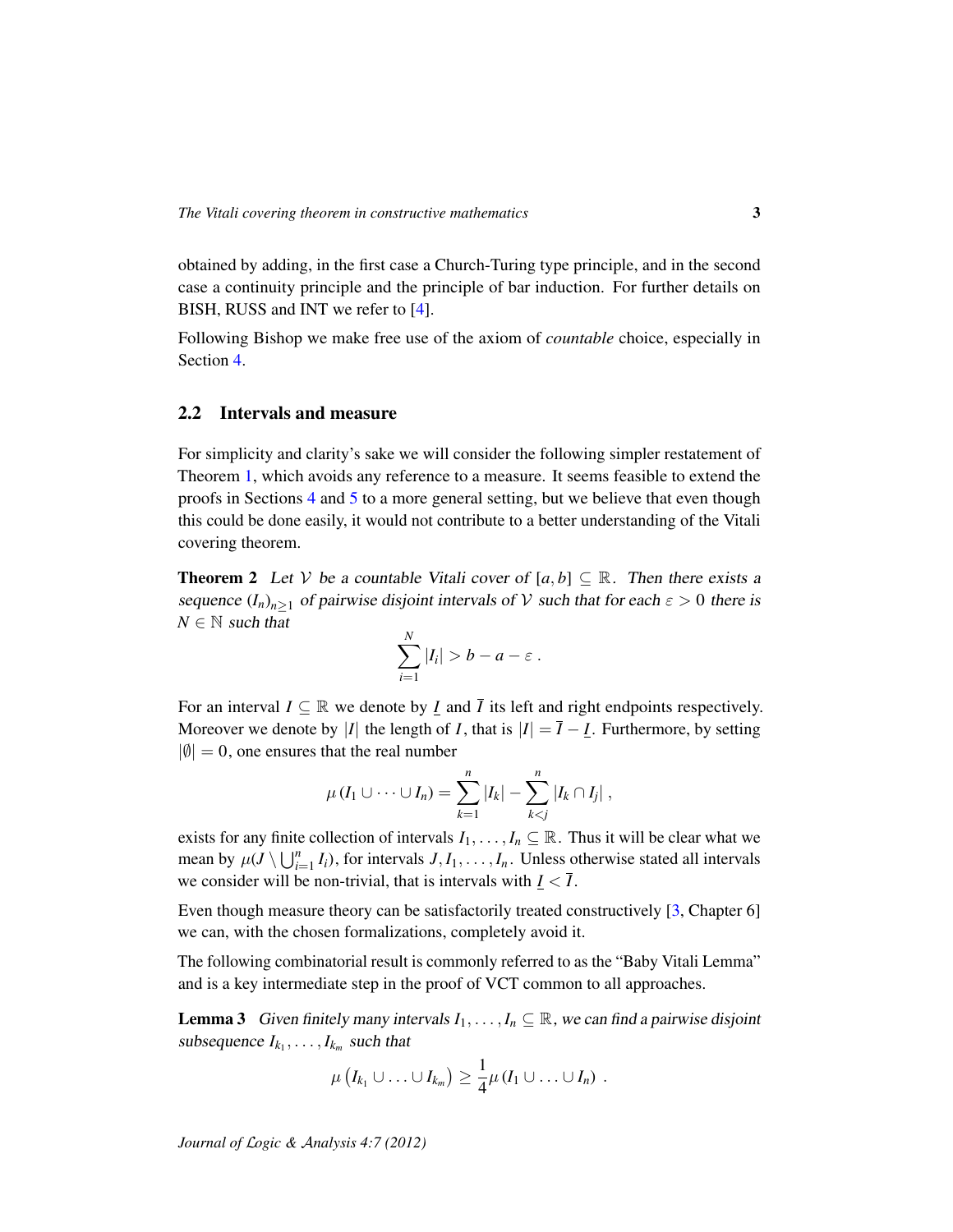$\Box$ 

**Proof** Choose intervals  $J_1, \ldots, J_n$  with rational endpoints such that  $I_j \subseteq J_j$  and

$$
|J_j| \leq \frac{4}{3}|I_j|
$$

for all  $1 \leq j \leq n$ . Choose  $k_1$  such that  $|J_{k_1}| \geq |J_j|$  for every  $1 \leq j \leq n$ . Suppose  $k_1, \ldots, k_l$  have been chosen, then choose  $k_{l+1}$  such that  $|J_{k_{l+1}}| \geq |J_j|$  for each  $1 \leq j \leq n$ with  $J_j$  disjoint from  $J_{k_1}, \ldots, J_{k_l}$ . This process eventually stops and we get a subsequence  $J_{k_1}, \ldots, J_{k_m}$  of pairwise disjoint intervals. Moreover, for any  $1 \leq j \leq n$  there is  $1 \leq l \leq m$  such that  $J_j \cap J_{k_l}$  is inhabited and  $|J_j| \leq |J_{k_l}|$ .

Now we widen the chosen intervals by letting

$$
J'_{kj} = \left(2\underline{J_{k_j}} - \overline{J_{k_j}}, 2\overline{J_{k_j}} - \underline{J_{k_j}}\right)
$$

so that  $|J'_{k_j}| = 3|J_{k_j}|$  and  $J'_{k_j}$  and  $J_{k_j}$  have the same midpoint for each  $1 \le j \le m$ . Then, for any  $1 \le j \le n$  there is  $1 \le l \le m$  such that  $J_j \subseteq J'_{k_l}$  and hence

$$
\mu (J_1 \cup \cdots \cup J_n) \leq \mu \left( J'_{k_1} \cup \cdots \cup J'_{k_m} \right) = 3\mu \left( J_{k_1} \cup \cdots \cup J_{k_m} \right) .
$$

The sequence  $I_{k_1}, \ldots, I_{k_m}$  then satisfies

$$
\mu(I_{k_1}\cup\cdots\cup I_{k_m})\geq \frac{3}{4}\mu(J_{k_1}\cup\cdots\cup J_{k_m})
$$
  
\n
$$
\geq \frac{1}{4}\mu(J_1\cup\cdots\cup J_n)
$$
  
\n
$$
\geq \frac{1}{4}\mu(I_1\cup\cdots\cup I_n).
$$

<span id="page-3-1"></span>**Remark 4** In case the intervals  $I_1, \ldots, I_n$  all have rational endpoints the constant in the Baby Vitali Lemma can be sharpened to  $\frac{1}{3}$ , which is the constant appearing in the classical statement of the Lemma.

The proofs of VCT in Sections [4](#page-9-0) and [5](#page-13-0) both reduce to proving the following property for a Vitali cover  $V$  and some  $c \in (0, 1)$ .

 $(V_c)$  For any interval [a, b] for which V is a Vitali cover, there exist finitely many pairwise disjoint intervals  $I_1, \ldots, I_n$  in  $\mathcal V$  such that  $I_i \subseteq (a, b)$ for each  $i = 1, \ldots, n$  and

<span id="page-3-0"></span>(1) 
$$
\mu\left([a,b]\setminus \bigcup_{i=1}^n I_i\right) < c(b-a).
$$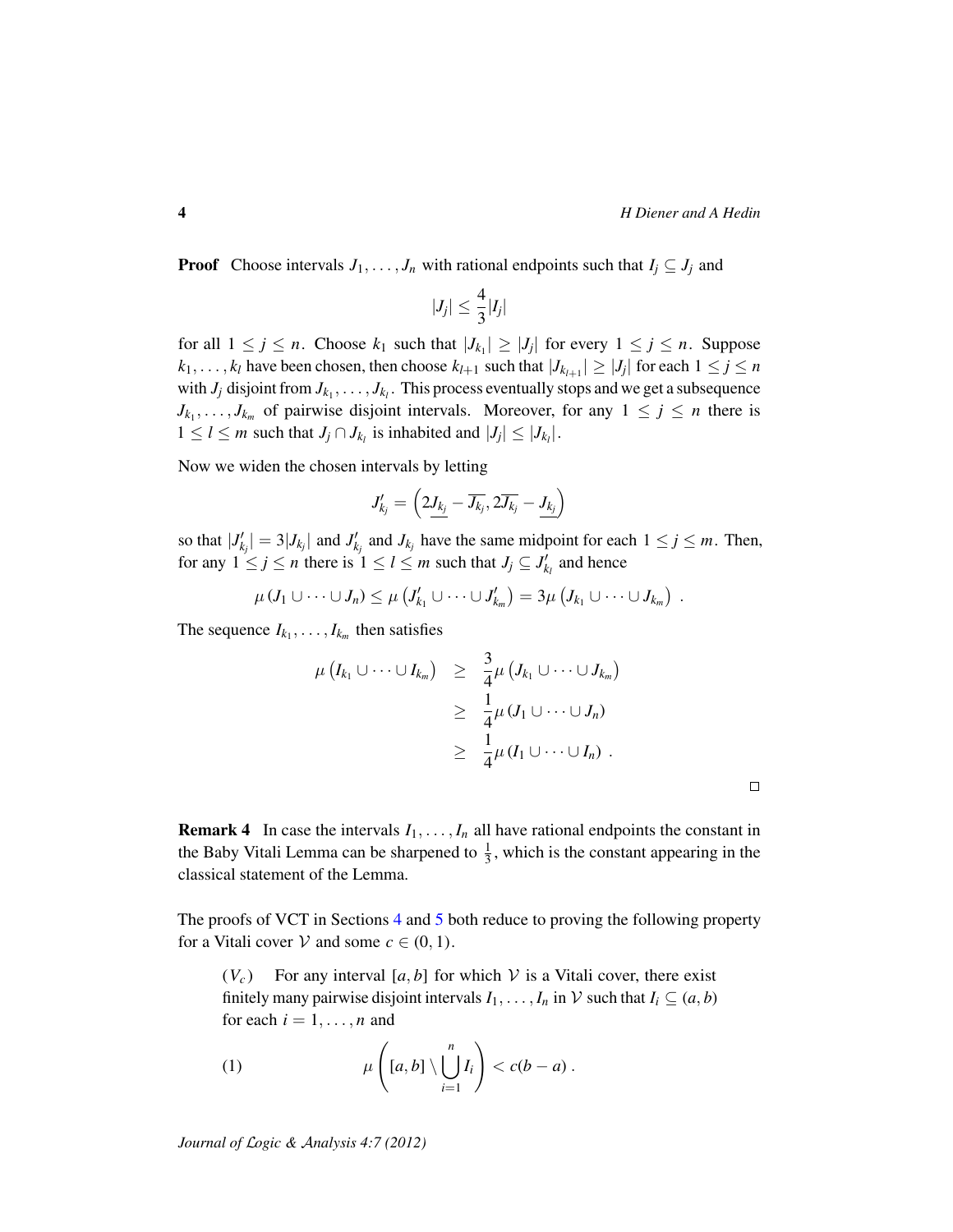We may assume that every interval  $I_k$  in  $V_c$  is non-trivial: for any of them we can decide whether  $|I_k| > 0$  or

$$
|I_k|
$$

in the second case we can simply drop it without changing equation [\(1\)](#page-3-0). If  $V$  has this property *V<sup>c</sup>* then the proof of Theorem [2](#page-2-0) is straightforward.

**Proof of Theorem [2](#page-2-0)** Suppose the covering V has the property  $(V_c)$ . Choose  $\mu > 0$ such that  $c + \mu < 1$ . By  $(V_c)$  we get a finite subset  $\mathcal{J}_0 = \{I_1, \ldots, I_n\} \subseteq V$  of pairwise disjoint intervals such that  $\sum_{i=1}^{n} |I_i| > (1-c)(b-a)$  and  $I_i \subseteq (a, b)$  for each  $1 \leq i \leq n$ . Following the remark above we can assume that the intervals are non-trivial, so we can decide for  $i \neq j$  whether  $I_i > I_j$  or  $I_i < \overline{I_j}$ . In the second case, by the disjointness of the intervals,  $\overline{I}_i \leq I_j$ . Thus without loss of generality we may assume that  $\overline{I}_i \leq I_{i+1}$  for all  $1 \leq i < n$ .

Now set  $J_0 = [a, I_1]$ ,  $J_k = [\overline{I_k}, I_{k+1}]$  for  $k = 1, ..., n - 1$ , and  $J_n = [\overline{I}_n, b]$ . Construct a decidable  $T \subseteq \{0, \ldots, n\}$  such that  $k \in T$  implies that

$$
|I_k| < \delta = \mu c(b-a)/(n+1) \,,
$$

and  $k \notin T$  implies that  $I_k$  is non-trivial.

As V is a Vitali cover of any subinterval of [a, b], we can apply the property  $(V_c)$  again to every  $J_i$  where  $i \notin T$  and get a finite subset  $\mathcal{I}_i \subseteq \mathcal{V}$  of pairwise disjoint intervals such that

$$
\mu\left(J_i\setminus\bigcup\mathcal{I}_i\right)
$$

In case that  $i \in T$ , that is when  $J_i$  is very small, we set  $\mathcal{I}_i = \emptyset$ . For every k the elements of  $\mathcal{I}_k$  are contained in the interior of  $J_k$ . Hence, if we let  $\mathcal{J}_1 = \mathcal{J}_0 \cup \bigcup_{i=0}^n \mathcal{I}_i$ , it is straightforward that the elements of  $\mathcal{J}_1$  are pairwise disjoint and that

$$
\mu\left([a,b]\setminus\bigcup\mathcal{J}_1\right)<\sum_{i=0}^n\mu\left(I_i\setminus\bigcup\mathcal{J}_1\right)\\<\sum_{i\notin T}\mu\left(I_i\setminus\bigcup\mathcal{J}_1\right)+\sum_{i\in T}\mu(I_i)\\<\ c^2(b-a)+(n+1)\delta\\&=(c+\mu)c(b-a).
$$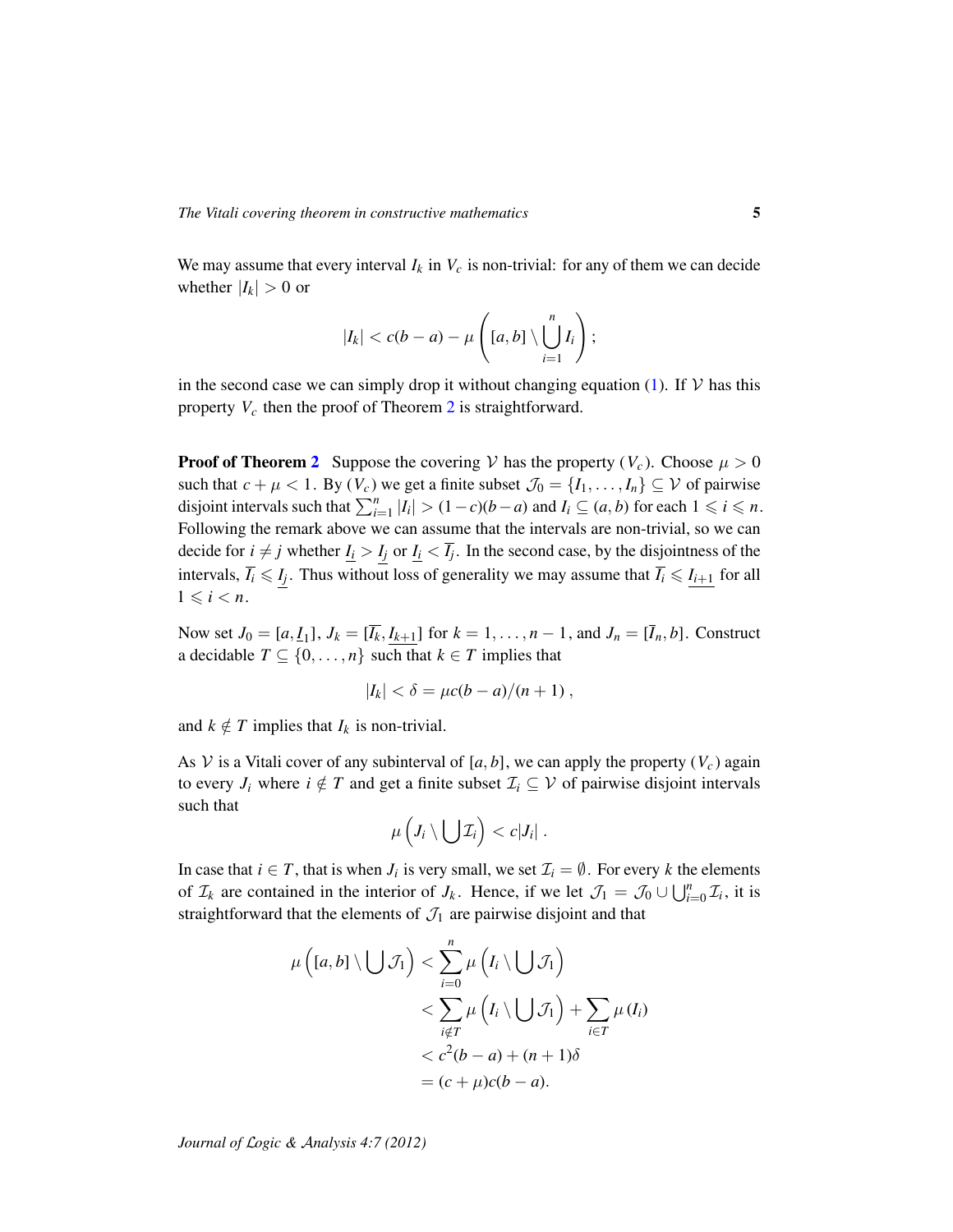Repeating this process *m* times we end up with a finite subset  $\mathcal{J}_m \subseteq \mathcal{V}$  of pairwise disjoint intervals such that

$$
\mu\left([a,b]\setminus\bigcup\mathcal{J}_m\right)<(c+\mu)^{m-1}c(b-a)\,,
$$

and  $\mathcal{J}_{m-1} \subseteq \mathcal{J}_m$ . Enumerating  $\bigcup_{n \in \mathbb{N}} \mathcal{J}_n$  yields a sequence  $(I_n)_{n \geq 1}$  with the desired property: Let  $\varepsilon > 0$  and choose  $N \in \mathbb{N}$  such that  $(c + \mu)^{N-1}c(b - a) < \varepsilon$ . Furthermore let *M* be large enough, such that  $\mathcal{J}_N \subseteq \{I_1, I_2, \ldots, I_M\}$ . Then

$$
\mu\left([a,b]\setminus\bigcup_{i=1}^M\mathcal{I}_i\right)<(c+\mu)^{N-1}c(b-a)<\varepsilon\,;
$$

or equivalently, since the intervals are pairwise disjoint,

$$
\sum_{i=1}^M |I_i| > b - a - \varepsilon \, .
$$

### 2.3 Formal Spaces

Formal topology is a constructive version of the point-free approach to topology developed under the name of *locale theory* [\[11\]](#page-20-7). We will recall some basic notions necessary for later sections. For further details see [\[15\]](#page-21-2).

Let  $(X, \leq)$  be a pre-ordered set, i.e.  $\leq$  is reflexive and transitive. For any subsets *U*, *V* ⊆ *X* we let  $\downarrow U \stackrel{\text{def}}{=} \{x \in X : (\exists u \in U) x \leq u\}$  and  $U \wedge V \stackrel{\text{def}}{=} \downarrow U \cap \downarrow V$ . We will moreover use the notation *U*  $\circled{V}$   $\leftrightarrow$   $\leftrightarrow$   $(\exists u \in X)$   $u \in U \cap V$ .

**Definition 5** A *Formal Topology*  $\mathcal{X} = (X, \leq, \leq)$  consists of a pre-ordered set  $(X, \leq)$ together with a relation  $\triangleleft$  between elements of *X* and subsets of *X* satisfying the following conditions

- (Ref)  $a \in U \Longrightarrow a \triangleleft U$ ,
- (Tra)  $a \triangleleft U \& U \triangleleft V \Longrightarrow a \triangleleft V$ ,
- (Ext)  $a \leqslant b \Longrightarrow a \triangleleft \{b\},\$
- $(Loc)$   $a \triangleleft U \& a \triangleleft V \Longrightarrow a \triangleleft U \wedge V.$

Here  $U \triangleleft V \stackrel{\text{def}}{\iff} (\forall a \in U)a \triangleleft V$ . We often write  $a \triangleleft b$  instead of  $a \triangleleft \{b\}$  for  $a, b \in X$ .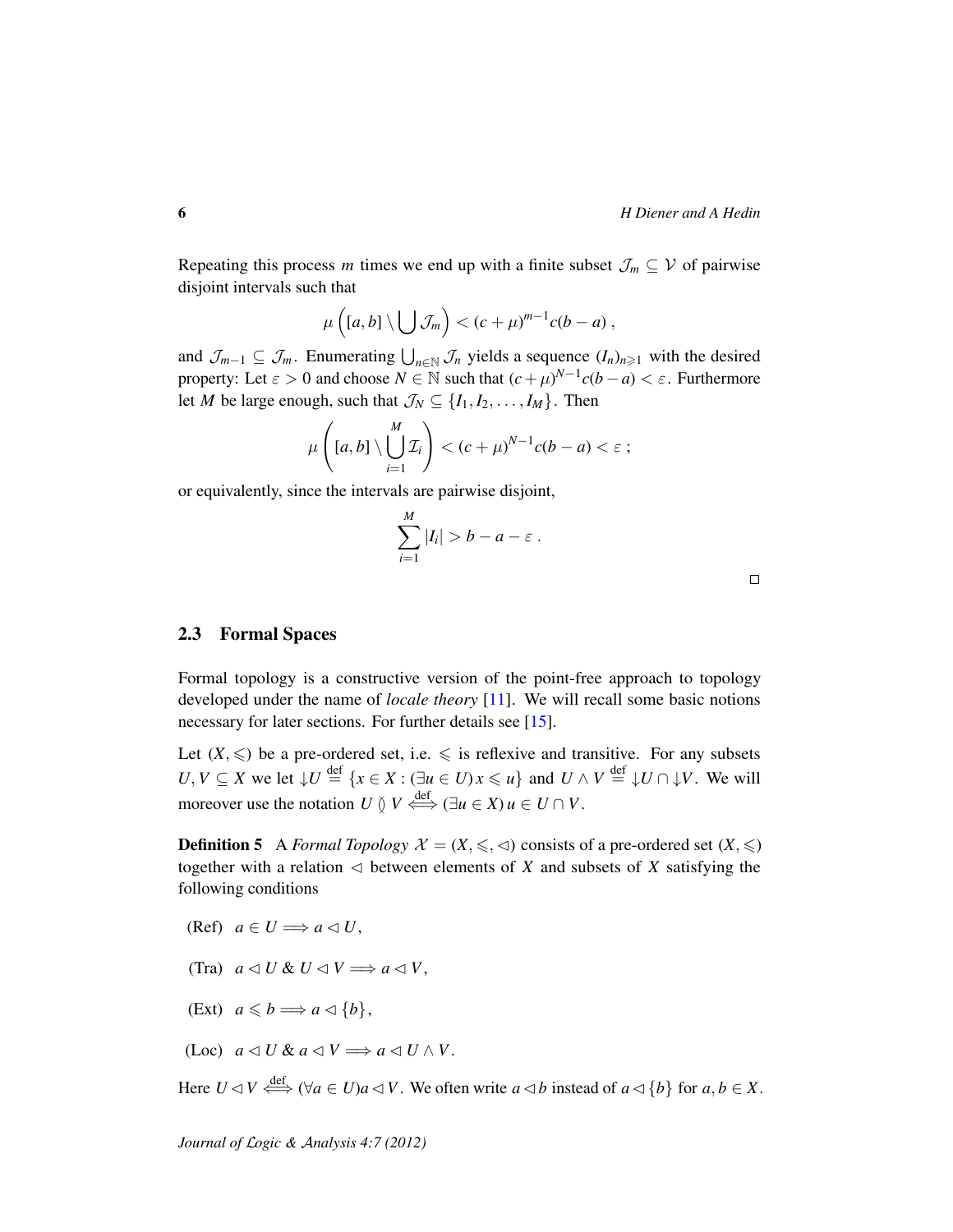A *formal point* of  $\mathcal{X} = (X, \leq, \leq)$  is a subset  $\alpha \subseteq X$  satisfying

- (P1)  $(\exists x \in X) x \in \alpha$ ,
- (P2)  $a, b \in \alpha \iff \{a\} \wedge \{b\} \emptyset \alpha$ .
- (P3)  $a \in \alpha \& a \triangleleft U \Longrightarrow \alpha \& U.$

We denote by  $Pt(X)$  the class of points of X and call it the *formal space* of X. For  $U \subseteq X$  we let  $ext[U] \stackrel{\text{def}}{=} {\alpha \in \text{Pt}(\mathcal{X}) : \alpha \between U}$ —the class of points containing some element of *U*. The *spatial topology* on  $Pt(X)$  is the topology  $\tau_X$  generated by the base  $ext[a], a \in X.$ 

We recall a well known construction of the real numbers as a formal space (see for example [\[11\]](#page-20-7) and [\[13\]](#page-20-8)). The formal topology of formal reals is the structure  $\mathcal{R} = (R, \leq, \leq)$ , with  $R \subseteq \mathbb{Q} \times \mathbb{Q}$  the set of all pairs  $(p, q)$  where  $p < q$ . The pre-order is given by inclusion, i.e.  $(p, q) \leq (r, s)$  if and only if  $r \leq p$  and  $q \leq s$ . We also have the obvious strict version  $\langle$ . The cover is defined by

(2) 
$$
(p,q) \lhd U \stackrel{\text{def}}{\iff} [\forall (p',q') < (p,q)] \ (p',q') \lhd_f U,
$$

where  $\leq_f$  is inductively defined by the rules

- $(R1)$   $(p,q) \in U \Longrightarrow (p,q) \triangleleft f U$ ,
- $(R2)$   $(p, s) \triangleleft_f U$ ,  $(r, q) \triangleleft_f U$ ,  $p \leq r < s \leq q \Longrightarrow (p, q) \triangleleft_f U$ ,
- $(R3)$   $(r, s) \triangleleft_f U$ ,  $(p, q) \leq (r, s) \Longrightarrow (p, q) \triangleleft_f U$ .

When two pairs  $(p, q)$ ,  $(r, s)$  are *consistent*, i.e.  $r < q$  and  $p < s$ , their *meet* exists in *R* and is given by

$$
(p,q) \wedge (r,s) = (\max(p,r), \min(q,s)).
$$

We will say that two pairs  $(p, q)$  and  $(r, s)$  in *R* are *disjoint* when  $s \leq p$  or  $q \leq r$ . For  $U \subseteq R$  we denote by *Fin*(*U*) the set of finitely enumerable subsets<sup>[2](#page-6-0)</sup> of *U*.

<span id="page-6-1"></span>**Lemma 6** The following properties hold of the covers  $\lhd_f$  and  $\lhd$ :

- (1) If  $(p, q) \leq f$  *U* then  $(p, q) \leq U$ ,
- (2) If  $(p, q) \triangleleft_f U$ , then there is  $U_0 \in Fin(U)$  such that  $(p, q) \triangleleft_f U_0$ ,

<span id="page-6-0"></span><sup>&</sup>lt;sup>2</sup>In fact, as the elements of *R* are pairs of rational numbers,  $Fin(U)$  is the same as the set of all finite subsets of *U*.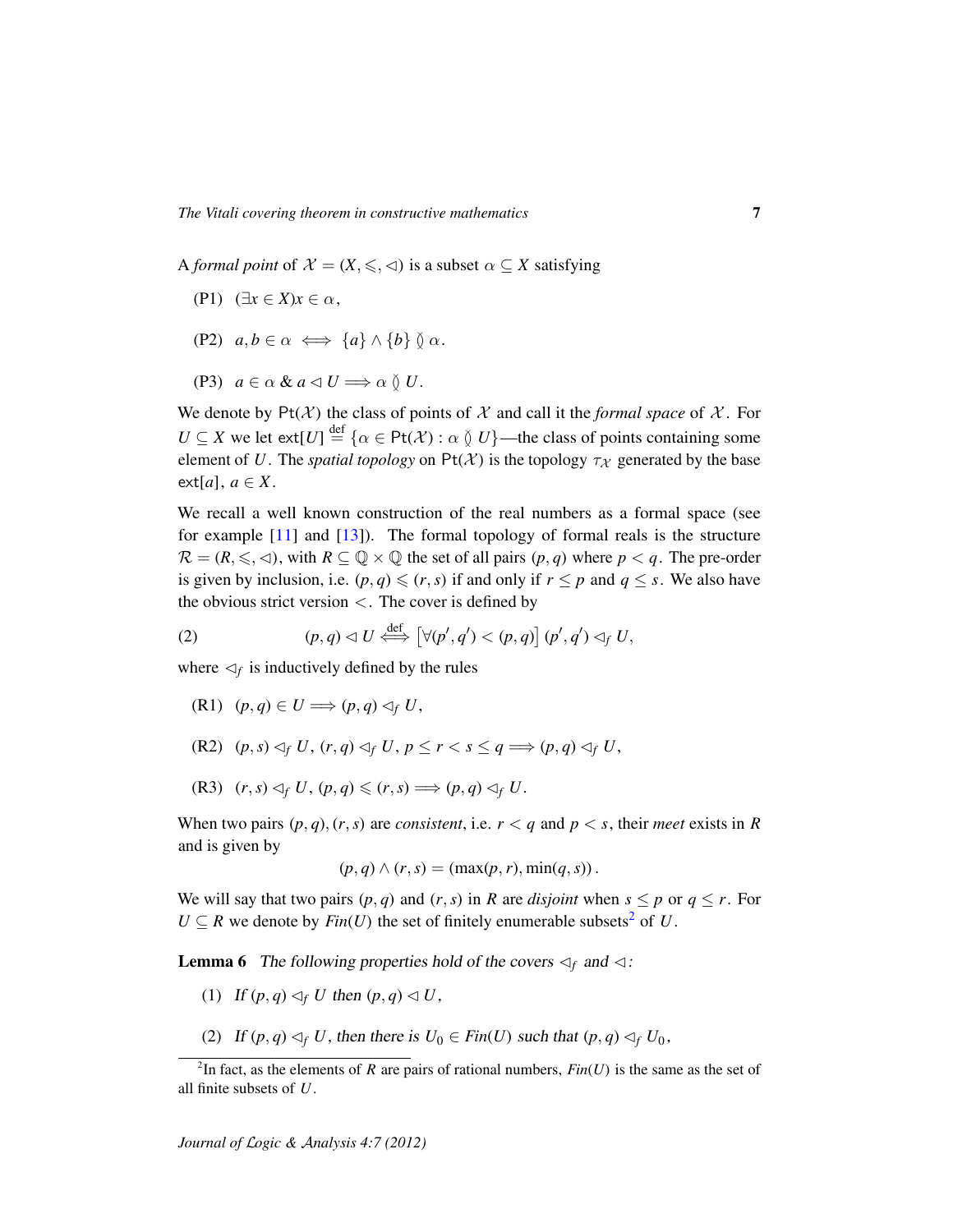- (3) If *U* is finite then  $(p, q) \leq_f U$  if and only if  $ext[(p, q)] \subseteq ext[U]$ ,
- (4) If  $(p, q) \triangleleft U$  and *U* is finite, then  $(p, q) \triangleleft f$  *U*.

**Proof** For (1) suppose  $(r, s) < (p, q) \triangleleft_f U$ , then  $(r, s) \leq (p, q)$  and  $(r, s) \triangleleft_f U$  follows since  $\lhd_f$  is a cover.

Item (2) is proved by a straightforward induction on the finitary cover  $(p, q) \lhd_f U$ .

For (3) the left to right direction is immediate. Conversely, suppose  $ext[(p, q)] \subseteq ext[U]$ for *U* finite. Since *U* is finite and covers  $(p, q)$  (as intervals) we may choose  $(p_i, q_i) \in U$ ,  $i = 0, \ldots, n$ , such that  $p_0 \le p < q_0, p_n < q \le q_n$  and  $p_{i+1} < q_i$  for  $i = 0, \ldots, n-1$ . It is then clear that  $(p_0, q_n) \triangleleft f$  *U* (by repeated use of (R2)) from which  $(p, q) \triangleleft f$  *U* follows by (Ext).

The proof of item (4) is much more involved, and we refer to [\[7\]](#page-20-3) for the details.  $\Box$ 

The points of R, which we call *formal reals*, can be characterized as follows.

**Lemma 7** A subset  $\alpha$  of R is a formal real if it satisfies

- (P1)  $\alpha$  is inhabited,
- (P2)  $(p, q), (r, s) \in \alpha$  if and only if  $(p, q) \wedge (r, s) \in \alpha$ ,
- (P3)  $(p,q) \in \alpha$  and  $p \leq r < s \leq q$  implies  $(p,s) \in \alpha$  or  $(r,q) \in \alpha$ ,
- (P4)  $(p, q) \in \alpha$  implies there is  $(r, s) \in \alpha$  with  $(r, s) < (p, q)$ .

The collection of formal reals, denoted  $Pt(R)$ , is precisely the set of Dedekind reals and with countable choice we can show that  $Pt(R)$  is homeomorphic to the Cauchy reals à la Bishop  $[13]$  $[13]$ . The rational numbers are embedded via

$$
r \mapsto \{ (p,q) \in R : p < r < q \},
$$

and we will without further mention use letters  $p, q, r, s, \ldots$  for denoting rationals both as basic numbers and formal reals. The arithmetic order on  $Pt(R)$  is given by

$$
\alpha < \beta \stackrel{\text{def}}{\iff} (\exists (p, q) \in \alpha)(\exists (r, s) \in \beta) q < r,
$$

and we define  $\alpha \leq \beta \stackrel{\text{def}}{\iff} \neg (\beta < \alpha)$ . Thus, when we write  $r < \alpha$  we really mean  $\{(p, q) \in R : p < r < q\} < \alpha$  which by definition means that there is  $(p, q) \in r$  and  $(u, v) \in \alpha$  with  $q < u$ . The next property of formal reals will be useful in the following sections.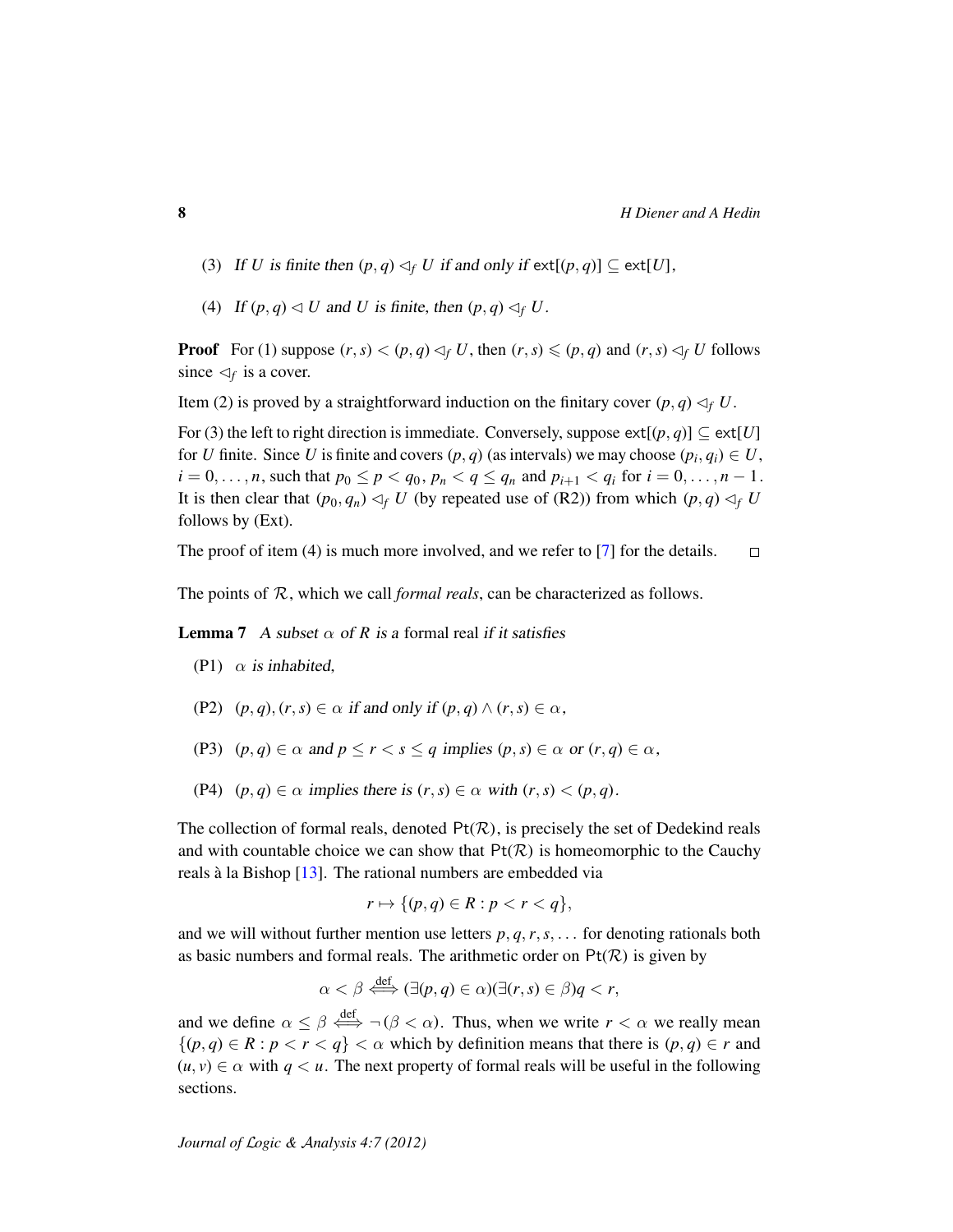<span id="page-8-1"></span>**Lemma 8** If  $\alpha$  is a formal real, then for any  $k > 0$  there exists  $(p, q) \in \alpha$  with  $q - p < k$ .

**Proof** Let  $\alpha \in \text{Pt}(\mathcal{R})$  and  $k > 0$ . Let  $(r, s) \in \alpha$ , then  $(r, \frac{r+2s}{3})$  $(\frac{2s}{3}) \in \alpha$  or  $(\frac{2r+s}{3}, s) \in \alpha$ . Then let *n* be large enough that  $(\frac{2}{3})^n(s - r) < k$  and we see that repeating the above trisection *n* times will give us an element  $(p, q) \in \alpha$  with  $q - p < k$ .  $\Box$ 

## <span id="page-8-2"></span>3 A recursive counterexample

<span id="page-8-0"></span>**Theorem 9** In RUSS there exists a Vitali cover for which Theorem [2](#page-2-0) fails to hold.

Before we construct this counterexample, we remind the reader of the following recursive obscurity. A sequence of non-degenerate intervals  $(I_n)_{n>1}$  is called an  $\alpha$ -singular *covering* of [0, 1] if

- (1) For all  $m \neq n$  either  $I_n \cap I_m = \emptyset$ ,  $I_n = \overline{I_m}$  or  $I_m = \overline{I_n}$ .
- (2) For all  $x \in [0, 1]$  there exists  $m, n$  with  $I_n = \overline{I_m}$  and  $I_m < x < \overline{I_n}$ .
- (3) For all  $n \in \mathbb{N}$

$$
\sum_{i=1}^n |I_i| < \alpha \; .
$$

It is a theorem in RUSS that for any  $0 < \alpha$  there exists an  $\alpha$ -singular covering of [0, 1], see for example [\[2\]](#page-20-9). We are now in the position to give a proof of Theorem [9.](#page-8-0)

**Proof** Let  $(J_n)_{n\geq 1}$  be a  $\frac{1}{6}$ -singular covering. We need to extend these intervals slightly, so that their union covers the unit interval. To this end set  $I_n = (2J_n - \overline{J_n}, 2\overline{J_n} - J_n)$ . Then

- $[0, 1] \subseteq \bigcup_{i=1}^{\infty} I_i$  and
- $\sum_{i=1}^{n} |I_i| = 3 \sum_{i=1}^{n} |J_i| \le \frac{1}{2}$ , for all  $n \in \mathbb{N}$ .

For each  $n \in \mathbb{N}$  let  $(I_n^k)_{k \geq 1}$  be an enumeration of all intervals with rational endpoints contained in  $I_n$ . Then the family of intervals  $(I_n^k)_{k,n}$  is easily seen to be a Vitali cover. Now assume Theorem [1](#page-0-1) holds; that is assume that there exist pairwise disjoint  $I_{n_1}^{k_1}, \ldots, I_{n_m}^{k_m}$ such that

.

(3) 
$$
\mu\left([0,1]\setminus \bigcup_{i=1}^m I_{n_i}^{k_i}\right) < \frac{1}{2}
$$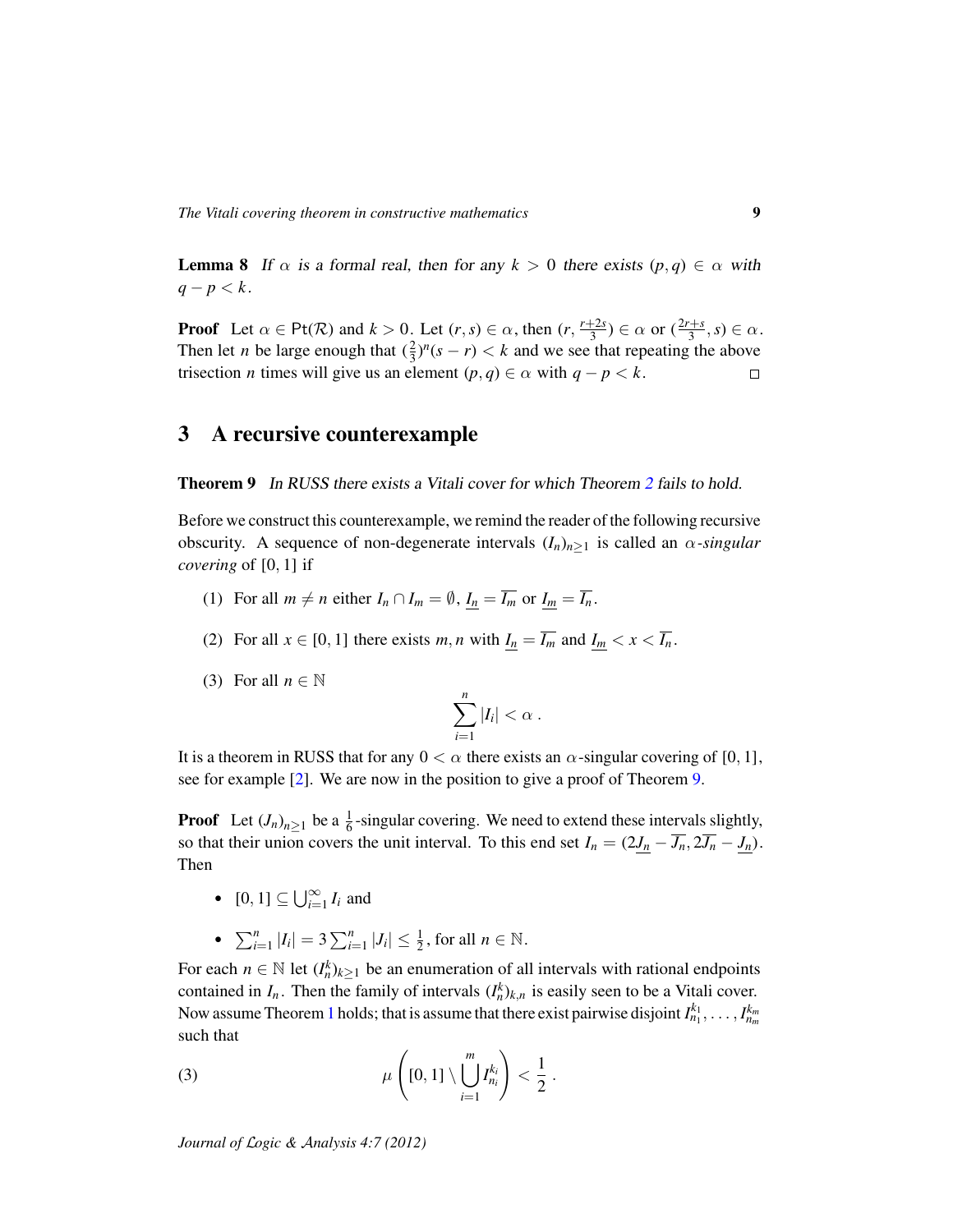$$
\frac{1}{2} > \mu \left( [0,1] \setminus \bigcup_{i=1}^{m} I_{n_i}^{k_i} \right) = 1 - \mu \left( \bigcup_{i=1}^{m} I_{n_i}^{k_i} \right)
$$
  
\n
$$
\geq 1 - \mu \left( \bigcup_{i=1}^{m} I_{n_i} \right)
$$
  
\n
$$
\geq 1 - \sum_{i=1}^{m} \mu \left( I_{n_i} \right)
$$
  
\n
$$
\geq \frac{1}{2} ;
$$

a contradiction.

We would like to mention that it can be shown that the Vitali cover constructed above is even totally bounded under the Hausdorff metric, thus limiting the possibility of a purely constructive version of VCT even under additional assumptions.

# <span id="page-9-0"></span>4 An intuitionistic proof

The recursive counterexample above relies on the existence of singular covers. In Brouwer's intuitionism the existence of such objects is ruled out by the Fan theorem—to be precise the Fan theorem for detachable bars suffices to ensure that any countable covering of  $[0, 1]$  by open intervals has a finite subcover  $[8]$ . As it turns out an even weaker principle suffices to prove Vitali's covering theorem. Researchers working on S. Simpson's program of classical reverse mathematics have proven that in their system Vitali's covering theorem is equivalent to a "weak weak" version of Kőnig's Lemma [\[5\]](#page-20-2). Without a change it is readily accessible as a principle in constructive reverse mathematics:

**WWKL.** If  $B \subseteq 2^*$  is a decidable bar that is closed under extensions, then

$$
\lim_{n\to\infty}\frac{|\{u\notin B:|u|=n\}|}{2^n}=0.
$$

We remind the reader that a bar  $B$  is a subset of the set of all finite binary sequences  $2^*$ , such that for any infinite binary sequence  $\alpha \in 2^{\mathbb{N}}$  there is a natural number *N* such that

Now

 $\Box$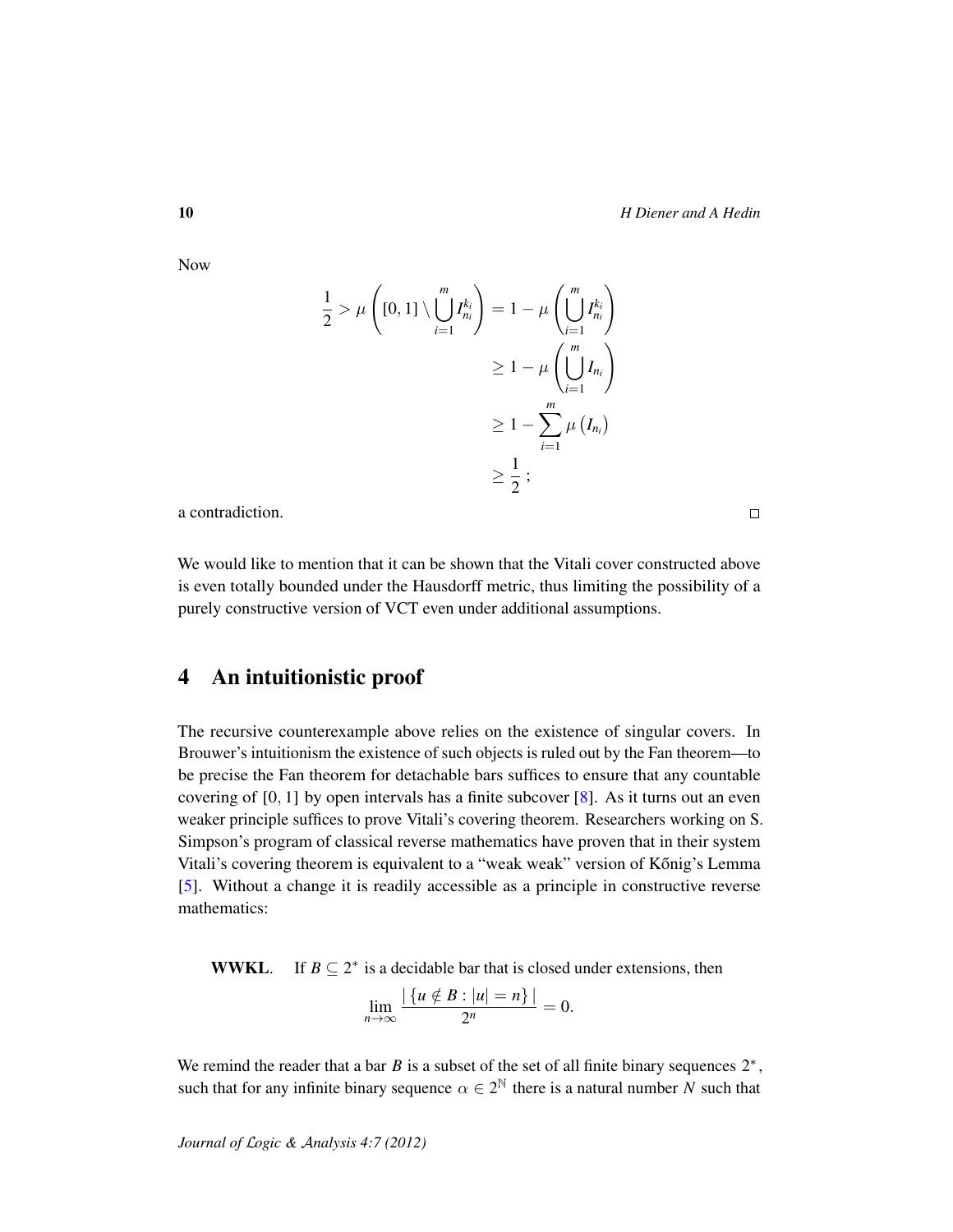its initial segment  $\overline{\alpha}N$  of the first N terms is in B. Also, B is closed under extensions, if for all  $u, w \in 2^*$  we have that

$$
u\in B \implies u*w\in B,
$$

where *u* ∗*w* is the concatenation of *u* followed by *w*. The principle WWKL has already been investigated in constructive reverse mathematics [\[14\]](#page-20-11). Here we are going to prove the following equivalence, which also holds in Simpson's program.

<span id="page-10-0"></span>**Proposition 10** The following statements are equivalent in BISH

- (*a*) WWKL
- (*b*) If  $I_n$  is a cover of [0, 1] with open intervals, then for all  $\epsilon > 0$  there exists N such that

$$
\mu\left(\bigcup_{n=1}^N I_n\right) > 1 - \epsilon.
$$

**Proof** Let us assume that **WWKL** holds, let  $(I_n)_{n>1}$  be an open cover of [0, 1], and let  $\varepsilon > 0$  be arbitrary. Write each  $I_n$  as the union of countably many open intervals with rational endpoints  $I_{n,m}$ . Notice that these intervals still cover [0, 1].

For every  $u \in 2^*$  we will define an interval  $J_u$  iteratively the following way: let  $J_0$  be the interval  $[0, \frac{1}{2}]$  $\frac{1}{2}$ ] and  $J_1 = [\frac{1}{2}]$  $\frac{1}{2}$ , 1], and let *J*<sub>*u*\*0</sub> be the left half and *J*<sub>*u*\*1</sub> be the right half of  $J_u$ . Since we are dealing with intervals with rational endpoints the predicate  $P(u)$ , defined by

$$
P(u) \iff J_u \subset \bigcup_{n,m \leq |u|} I_{n,m},
$$

is decidable. We claim that

$$
B=\{u\in 2^*: P(u)\}
$$

is a decidable bar. For let  $\alpha \in 2^{\mathbb{N}}$  be arbitrary and consider its image  $x = F(\alpha)$  under the canonical embedding *F* of Cantor space into the unit interval. Since  $(I_{n,m})_{n,m\geq 1}$ is a cover there exist  $n_0, m_0 \in \mathbb{N}$  with  $x \in I_{n_0,m_0}$ . Since  $I_{n_0,m_0}$  is open there exists *M* ≥ *n*<sub>0</sub>, *m*<sub>0</sub> such that (*x* − 2<sup>−*M*+1</sup>, *x* + 2<sup>−*M*+1</sup>) ⊆ *I*<sub>*n*<sub>0</sub>, *m*<sub>0</sub>; but then also</sub>

$$
J_{\overline{\alpha}M} \subseteq [x-2^{-M},x+2^{-M}] \subseteq I_{n_0,m_0},
$$

and hence  $P(\overline{\alpha}M)$ , which means that  $\overline{\alpha}M \in B$ . This shows that *B* is a decidable bar. The set *B* is also closed under extensions, since for any  $u, w \in 2^*$  with  $u \in B$  we have

$$
J_{u\ast w}\subset J_u\subset \bigcup_{n,m\leq |u|}I_{n,m}\subset \bigcup_{n,m\leq |u\ast w|}I_{n,m}.
$$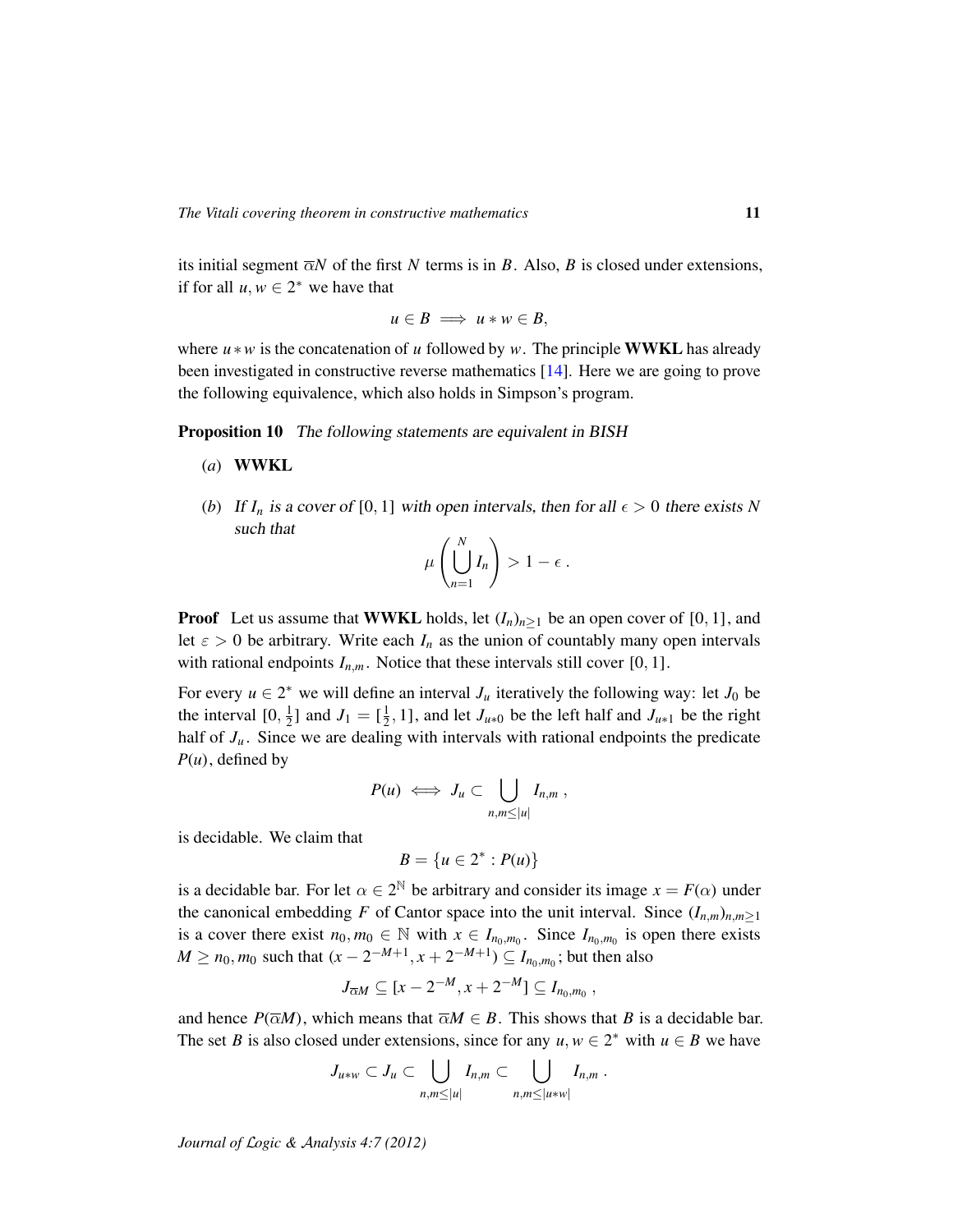Hence, by WWKL, there exists *N* with

$$
\frac{|\{u \notin B : |u| = N\}|}{2^N} < \varepsilon \;,
$$

which implies that

$$
\mu\left(\bigcup_{\substack{u:|u|=N\\u\notin B}}J_u\right)<\varepsilon.
$$

So

$$
1 - \mu \left( \bigcup_{n=1}^{N} I_n \right) \leq \mu \left( \bigcup_{u:|u|=N} J_u \right) - \mu \left( \bigcup_{n=1}^{N} I_n \right)
$$
  
\n
$$
\leq \mu \left( \bigcup_{u:|u|=N} J_u \right) - \mu \left( \bigcup_{n,m=1}^{N} I_{n,m} \right)
$$
  
\n
$$
\leq \mu \left( \bigcup_{u:|u|=N} J_u \setminus \bigcup_{n,m=1}^{N} I_{n,m} \right)
$$
  
\n
$$
= \mu \left( \bigcup_{\substack{u:|u|=N \\ u \notin B}} J_u \setminus \bigcup_{n,m=1}^{N} I_{n,m} \right)
$$
  
\n
$$
+ \mu \left( \bigcup_{\substack{u:|u|=N \\ u \in B}} J_u \setminus \bigcup_{n,m=1}^{N} I_{n,m} \right)
$$
  
\n
$$
\leq \mu \left( \bigcup_{\substack{u:|u|=N \\ u \notin B}} J_u \right) + \mu \left( \bigcup_{\substack{u:|u|=N \\ u \in B}} J_u \setminus \bigcup_{n,m=1}^{N} I_{n,m} \right)
$$
  
\n
$$
\leq \mu \left( \bigcup_{\substack{u:|u|=N \\ u \notin B}} J_u \right) + 0
$$
  
\n
$$
< \varepsilon.
$$

This proves that  $(a) \implies (b)$ .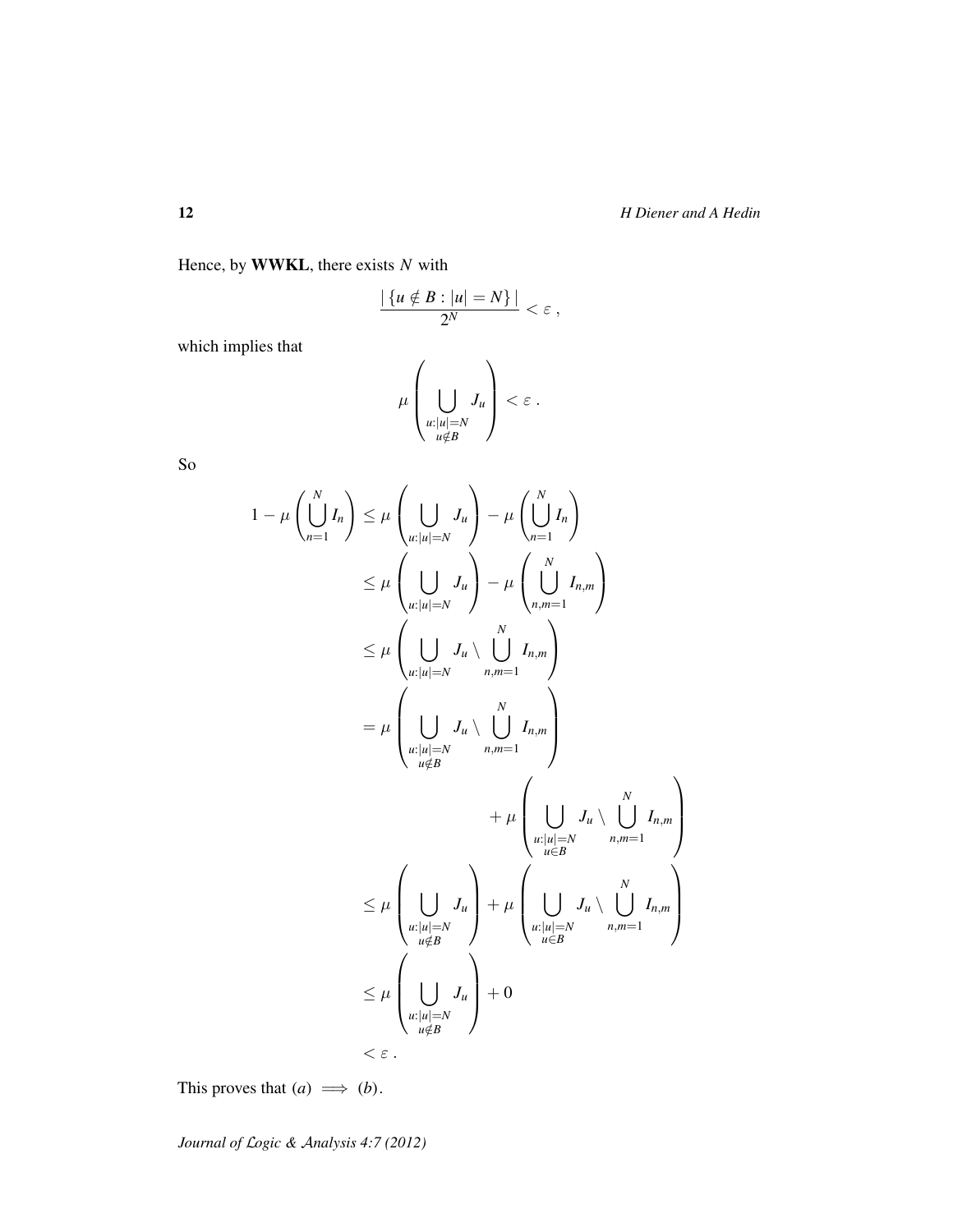In order to prove the reverse implication, assume that (*b*) holds and let *B* be a decidable bar which is closed under extensions. Moreover, let  $\varepsilon > 0$  be arbitrary. Now, iteratively, define intervals  $(I_u)_{u \in 2^*}$  the following way: let  $J_u$  be defined as above and  $I_u$  be the open interval

$$
I_u = \left(\underline{J_u} - \frac{\varepsilon}{2^{2|u|+2}}, \overline{J_u} + \frac{\varepsilon}{2^{2|u|+2}}\right).
$$

Since *B* is decidable, we can enumerate a subset  $(u_n)_{n\geq 1}$  of *B* such that  $\{u_n : n \geq 1\}$  is a bar and, for every  $n \in \mathbb{N}$ , either

- $\{u_1, \ldots, u_n\}$  is already a bar, or
- $\{u_1, \ldots, u_n\}$  are pairwise incomparable, i.e. no  $u_i$  is a prefix of another.

Moreover, we may assume that  $|u_k| \leq |u_{k+1}|$ . Since  $(u_n)_{n \geq 1}$  is a bar, the sequence  $(I_n)_{n\geq 1}$ , where  $I_n = I_{u_n}$  for each  $n \geq 1$ , is a cover of [0, 1]. Thus, applying (*b*) we get  $N \in \mathbb{N}$  such that

$$
\mu\left(\bigcup_{n=1}^N I_n\right) > 1 - \varepsilon.
$$

Let  $K = |u_N|$ . Now, either  $\{u_1, \ldots, u_N\}$  is already a bar, or consists of pairwise incomparable sequences. If the former holds we have

$$
\frac{|\{u\notin B:|u|=m\}|}{2^m}=0,
$$

for any  $m \geq K$ . If the latter holds we have, with  $J_n = J_{u_n}$ , that

$$
\mu\left(\bigcup_{n=1}^{N} I_n\right) \le \sum_{n=1}^{N} |I_n| = \sum_{n=1}^{N} \left(|J_n| + \frac{\varepsilon}{2^{2|u_n|+1}}\right) \le \sum_{n=1}^{N} |J_n| + \varepsilon,
$$

and hence  $\sum_{n=1}^{N} |J_n| \ge 1 - 2\varepsilon$ . Since  $\{u_1, \ldots, u_N\}$  are pairwise incomparable we then have

$$
1 - 2\varepsilon < \sum_{n=1}^{N} |J_n| \le \sum_{\substack{u: |u|=K \\ u \in B}} |J_u|
$$

from which it follows that

$$
\frac{|\{u \notin B : |u| = K\}|}{2^K} < 2\varepsilon.
$$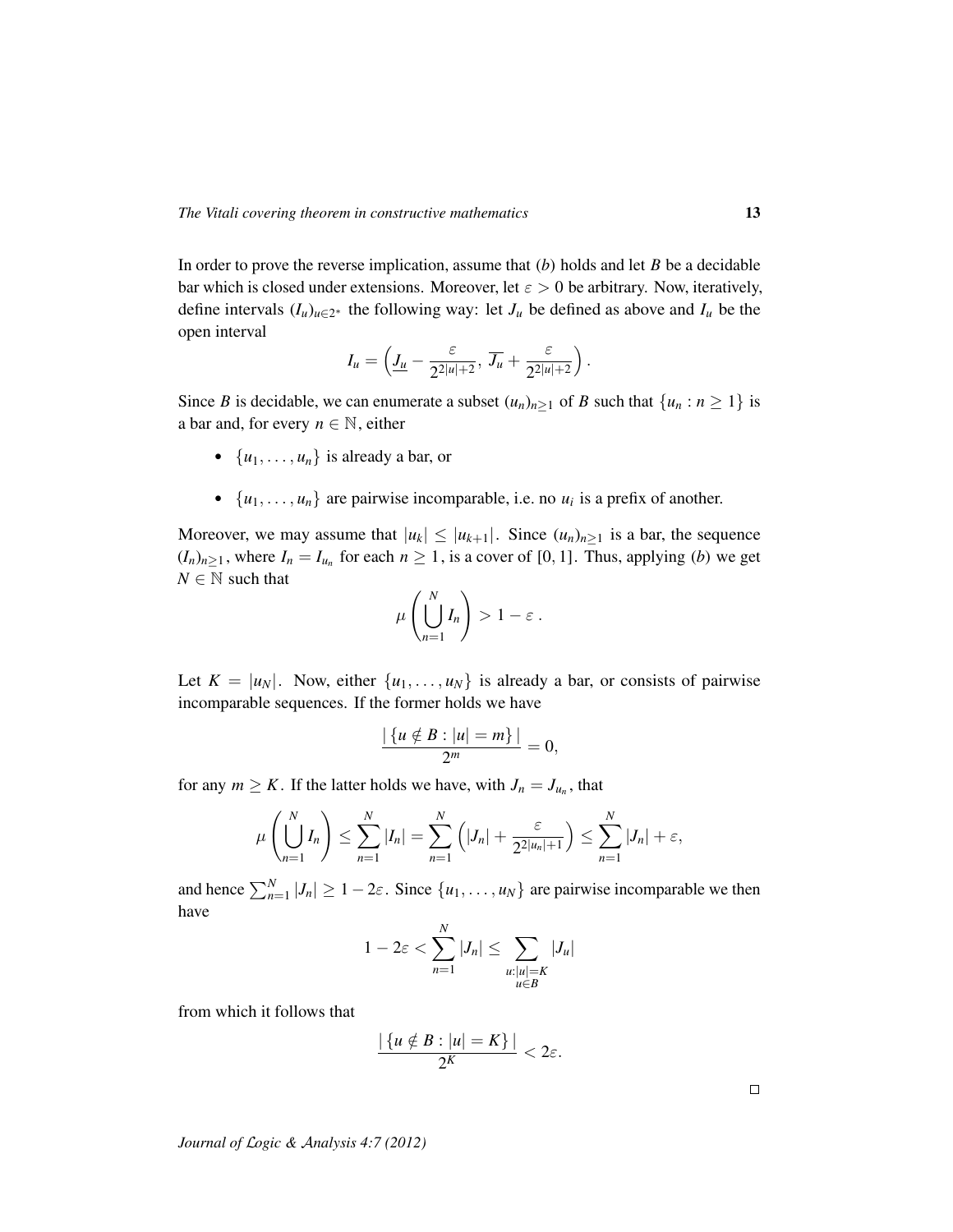Even though the proof above is very similar to the one given in [\[5\]](#page-20-2) and [\[20\]](#page-21-3), there are differences. Working with classical logic the law of excluded middle is available and used in Simpson's system. On the other hand the proof above uses countable choice, which is avoided in Simpson's framework. This is also a good time to point out that in [\[5\]](#page-20-2) it is implicitly shown that—working in classical reverse mathematics—Vitali's covering theorem is equivalent to WWKL. Even though this indicates, that Vitali's covering theorem is not provable in RUSS, the construction above gives an explicit counterexample to that theorem.

**Corollary 11** Assume **WWKL** holds. If  $[a, b]$  is an interval and V a countable Vitali cover of [a, b], then there exist finitely many, pairwise disjoint intervals  $I_1, \ldots, I_n$  in V such that

$$
\sum_{k=1}^n |I_k| > \frac{1}{5}|a-b| \; ,
$$

and  $I_k \subseteq (a, b)$  for all  $1 \leq k \leq n$ .

Proof Follows from Lemma [3](#page-2-1) and Proposition [10.](#page-10-0)

Thus, under the assumption that WWKL holds, we see that any countable Vitali cover of an interval [ $a$ ,  $b$ ] has the property  $(V_{\frac{4}{5}})$ , and thus the main theorem follows easily as noted in the preliminaries.

Theorem 12 (Intuitionistic Vitali Covering Theorem) Assume that WWKL holds. Let  $\epsilon > 0$  be arbitrary. If V is a countable Vitali cover of [a, b], then there exists a finite set  $\{I_1, \ldots, I_m\}$  of pairwise disjoint intervals of  $V$  such that

$$
\mu\left([a,b]\setminus\bigcup_{i=1}^m I_i\right)<\epsilon.
$$

It is worth pointing out that it is easy to see that VCT implies Part (b) of Proposition [10.](#page-10-0) Hence VCT is actually equivalent to WWKL.

## <span id="page-13-0"></span>5 A point-free version

The proof of the VCT for the formal reals relies on the Heine-Borel theorem. We therefore start by recalling some details of its proof [\[7\]](#page-20-3) and discuss the relation to its failure in the point-wise case.

 $\Box$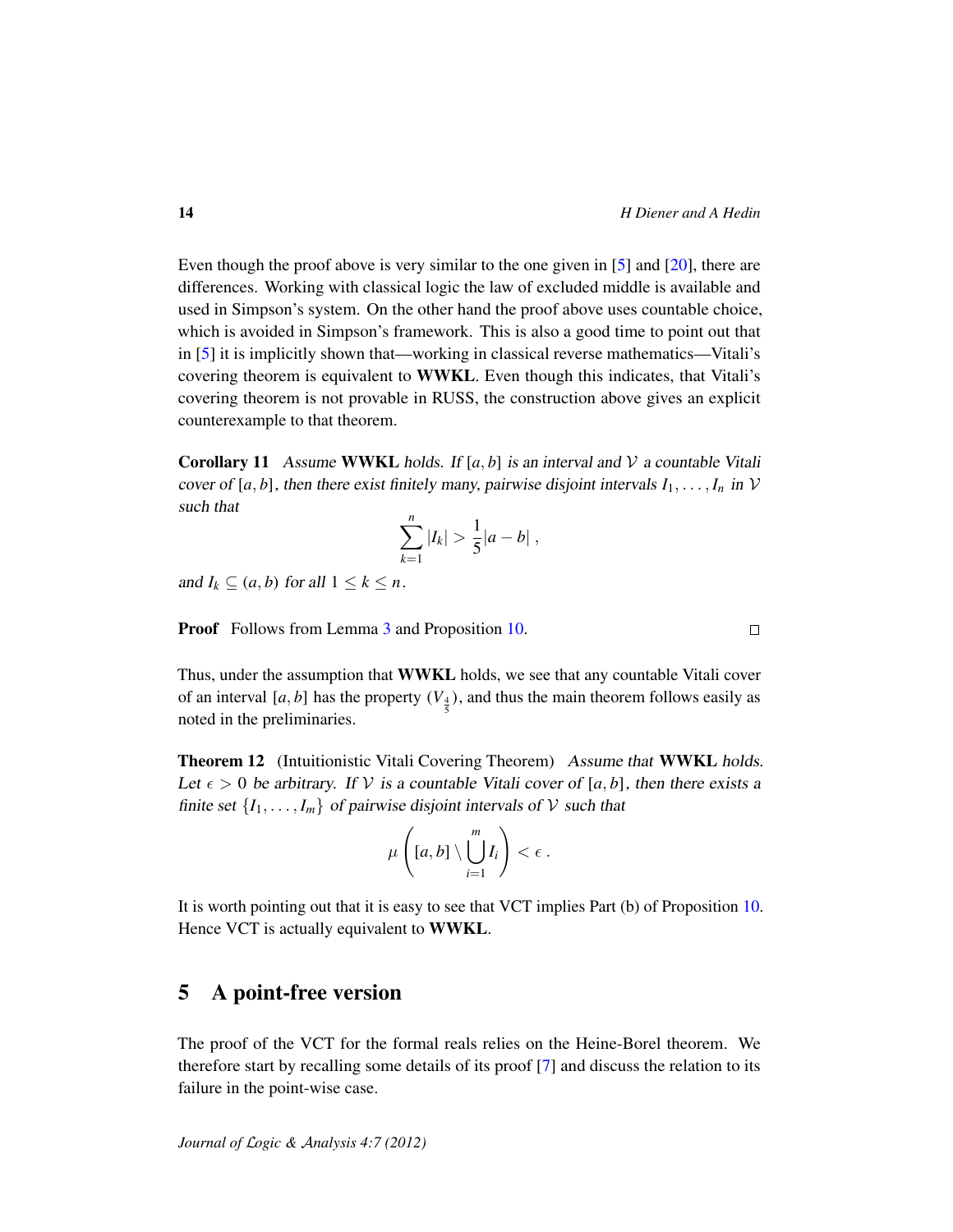#### **5.1** The Heine-Borel covering Theorem for  $\mathcal{R}$

By the Heine-Borel covering property for real numbers we mean the following.

**HB**. If  $(I_j)_{j \in J}$  is a collection of open intervals covering [0, 1], then there is a finite subset  $F \subseteq J$  such that  $[0, 1] \subseteq \bigcup_{j \in F} I_j$ .

It is well known that HB fails in BISH because of the existence of recursive counterex-amples in RUSS<sup>[3](#page-14-0)</sup>. On the other hand it has been shown that a version of  ${\rm HB}$  holds for the formal reals [\[7\]](#page-20-3). This is no contradiction since on the formal side we restrict attention to covers  $(I_i)_{i \in J}$  of open intervals (with rational endpoints) satisfying the relation  $[0, 1] \triangleleft \{I_j : j \in J\}$ . We recall some of the details to make the last statement a bit more precise.

Given formal reals  $\alpha \leq \beta$ , we denote by  $[\alpha, \beta] = (R, \leq, \triangleleft_{[\alpha, \beta]})$  the closed sub-formal topology  $\mathcal{R} \setminus \mathcal{C}[\alpha, \beta]$ , where

$$
\mathcal{C}[\alpha,\beta] = \{ (p,q) \in R : q < \alpha \lor \beta < p \}.
$$

By this we mean that the cover relation is given by

$$
(p,q) \lhd_{[\alpha,\beta]} U \stackrel{\text{def}}{\iff} (p,q) \lhd U \cup \mathcal{C}[\alpha,\beta].
$$

It is clear that  $\varphi \subseteq \varphi_{[\alpha,\beta]}$ . The formal space Pt( $[\alpha,\beta]$ ) is precisely the set of formal reals  $\gamma$  satisfying  $\alpha \leq \gamma \leq \beta$ . Using the shorthand  $[\alpha, \beta] \triangleleft_{[\alpha, \beta]} U$  for  $(∀(p, q) ∈ R)(p, q) ⊲[α, β] U$ , the formal Heine-Borel Theorem then states.

<span id="page-14-1"></span>**Theorem 13** If  $[\alpha, \beta] \triangleleft_{[\alpha, \beta]} U$ , then there exists a finite subset  $U_0 \subseteq U$  such that  $[\alpha, \beta] \triangleleft_{[\alpha, \beta]} U_0$ .

The following Lemma is crucial in the proof of the Theorem.

**Lemma 14**  $[\alpha, \beta] \triangleleft_{[\alpha, \beta]} U$  if and only if there exists  $(r, s) \in R$  such that  $r < \alpha \leq \beta < s$ and  $(r, s) \lhd_f U \cup C[\alpha, \beta]$ .

From the assumption  $[\alpha, \beta] \triangleleft_{[\alpha, \beta]} U$  we get a pair  $(r, s) \in R$  satisfying the conditions of the Lemma. Using Lemma [6](#page-6-1) we then have  $(r, s) \leq_f U_0 \cup C[\alpha, \beta]$  for some finite subset  $U_0 \subseteq U$ . But then, again using the lemma above,  $[\alpha, \beta] \triangleleft_{[\alpha, \beta]} U_0$ .

<span id="page-14-0"></span><sup>&</sup>lt;sup>3</sup>See for example [\[4,](#page-20-6) Ch. 3.4], or the cover  $(I_n)_{n \in \mathbb{N}}$  defined in the proof of Theorem [9.](#page-8-0)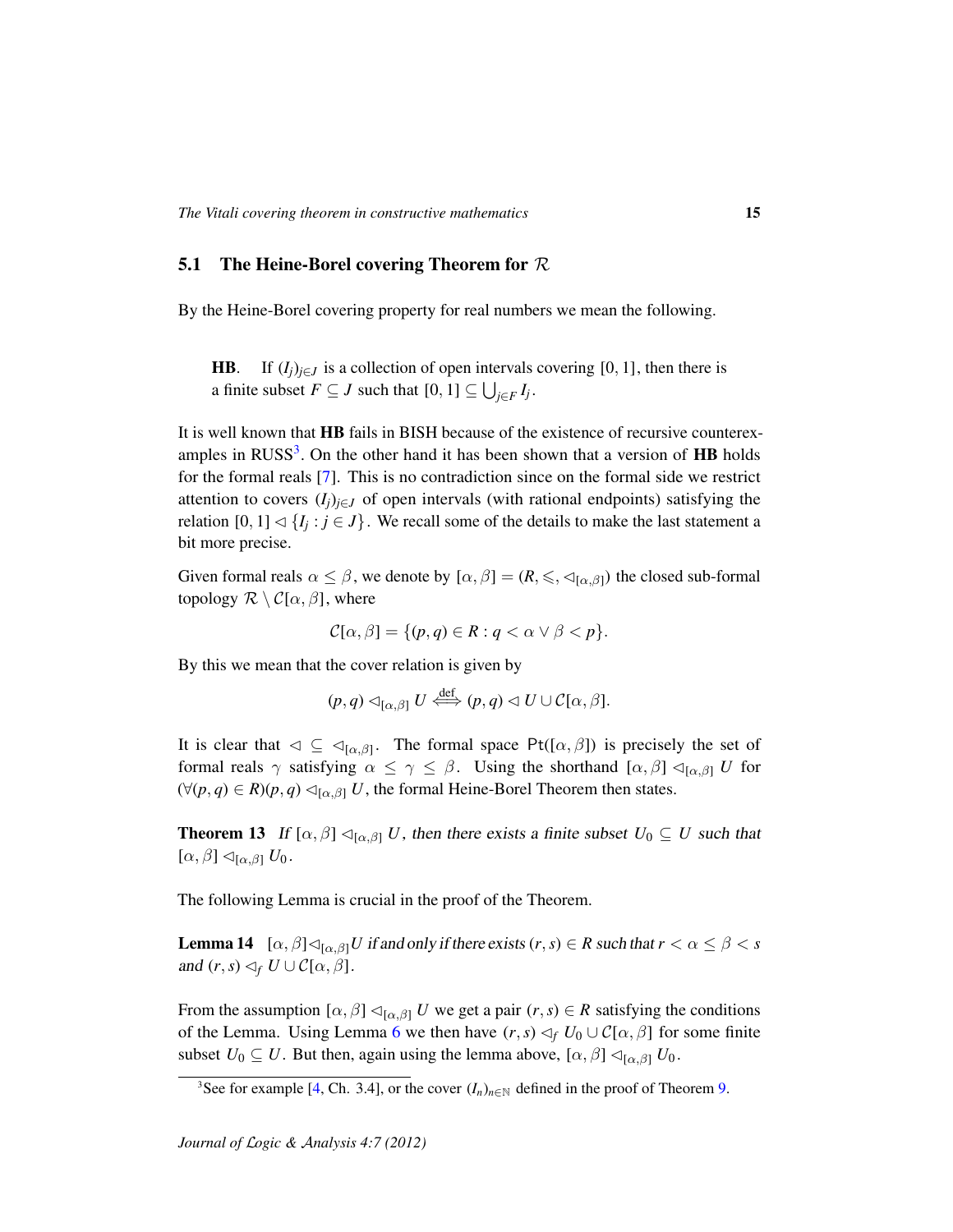### 5.2 Heine-Borel and Spatiality

The relation between the point-free and point-wise Heine-Borel properties has to do with the notion of formal versus point-wise cover. Any formal cover  $a \triangleleft_{\mathcal{X}} U$  is a point-wise cover in the sense that  $\alpha \in \text{ext}[a]$  implies  $\alpha \in \text{ext}[U]$  for any formal point  $\alpha$  in X. The converse implication in general requires non-constructive principles. It is well known that for the localic reals this is the case if and only if its formal space is locally compact, i.e. the unit interval [0, 1] is compact [\[9\]](#page-20-12). For the sake of completeness we give a proof in the framework of formal topology.

For a formal topology  $\mathcal{X} = (X, \leq, \leq_{\mathcal{X}})$  we define the *spatial cover*:

$$
a \triangleleft_{Pt(\mathcal{X})} U \stackrel{\text{def}}{\iff} (\forall \alpha \in \text{Pt}(\mathcal{X}))(a \in \alpha \Longrightarrow \alpha \vee U).
$$

As noted above we always have  $\lhd_{\mathcal{X}} \subseteq \lhd_{\text{Pt}(\mathcal{X})}$ , but not necessarily the converse.

**Definition 15** A formal topology  $\mathcal{A} = (A, \leq, \leq)$  is said to be *spatial* if for all  $a \in A$ , *U* ⊆ *A*

$$
a \triangleleft_{\mathsf{Pt}(\mathcal{A})} U \Longrightarrow a \triangleleft_{\mathcal{A}} U.
$$

This notion of spatiality coincides with the usual one of locale theory. See [\[10\]](#page-20-13) for a detailed account of spatiality in formal topology. The covering relation for the formal reals has the following connection to its spatial covering relation, which follows from items 1-3 of Lemma [6.](#page-6-1)

<span id="page-15-0"></span>**Lemma 16** For all  $(p, q) \in R$  and  $U \subseteq R$  we have

 $(p, q) \triangleleft U \iff (\forall (r, s) < (p, q))(\exists U_0 \in \text{Fin}(U))((r, s) \triangleleft_{\text{Pt}(R)} U_0)$ 

**Proposition 17** Spatiality of  $R$  is equivalent to **HB** for  $Pt(R)$ .

**Proof** Suppose **HB** holds for Pt( $\mathcal{R}$ ) and suppose ( $p, q$ )  $\triangleleft_{Pt(R)} U$ , so that ext[ $(p, q)$ ]  $\subseteq$ ext[*U*]. If  $(r, s) < (p, q)$ , then  $[r, s] \subseteq \text{ext}[U]$  so there is a finite subset  $U_0 \subseteq U$  such that  $[r, s] \subseteq \text{ext}[U_0]$  and hence  $\text{ext}[(r, s)] \subseteq [r, s] \subseteq \text{ext}[U_0]$ , i.e.  $(r, s) \triangleleft_{\text{Pt}(R)} U$ . But then  $(p, q) \triangleleft U$  by Lemma [16.](#page-15-0)

Conversely, if R is spatial, and  $[0, 1] \subseteq \text{ext}[U]$ , then there is  $(p, q) \in R$  with  $[0, 1] \subseteq \text{ext}[(p, q)] \subseteq \text{ext}[U]$ , i.e.  $(0, 1) < (p, q)$  (ext[*U*] being open). So  $(p, q) \triangleleft_{\text{Pt}(R)} U$ which implies  $(p, q) \triangleleft U$ . If we let  $(r, s) \triangleleft (p, q)$  with  $(0, 1) \triangleleft (r, s)$  we then have by Lemma [16](#page-15-0) that  $(r, s) \triangleleft_{Pt(\mathcal{R})} U_0$  for some finite subset  $U_0 \subseteq U$ . That is  $[0, 1] \subseteq \text{ext}[(r, s)] \subseteq \text{ext}[U_0].$  $\Box$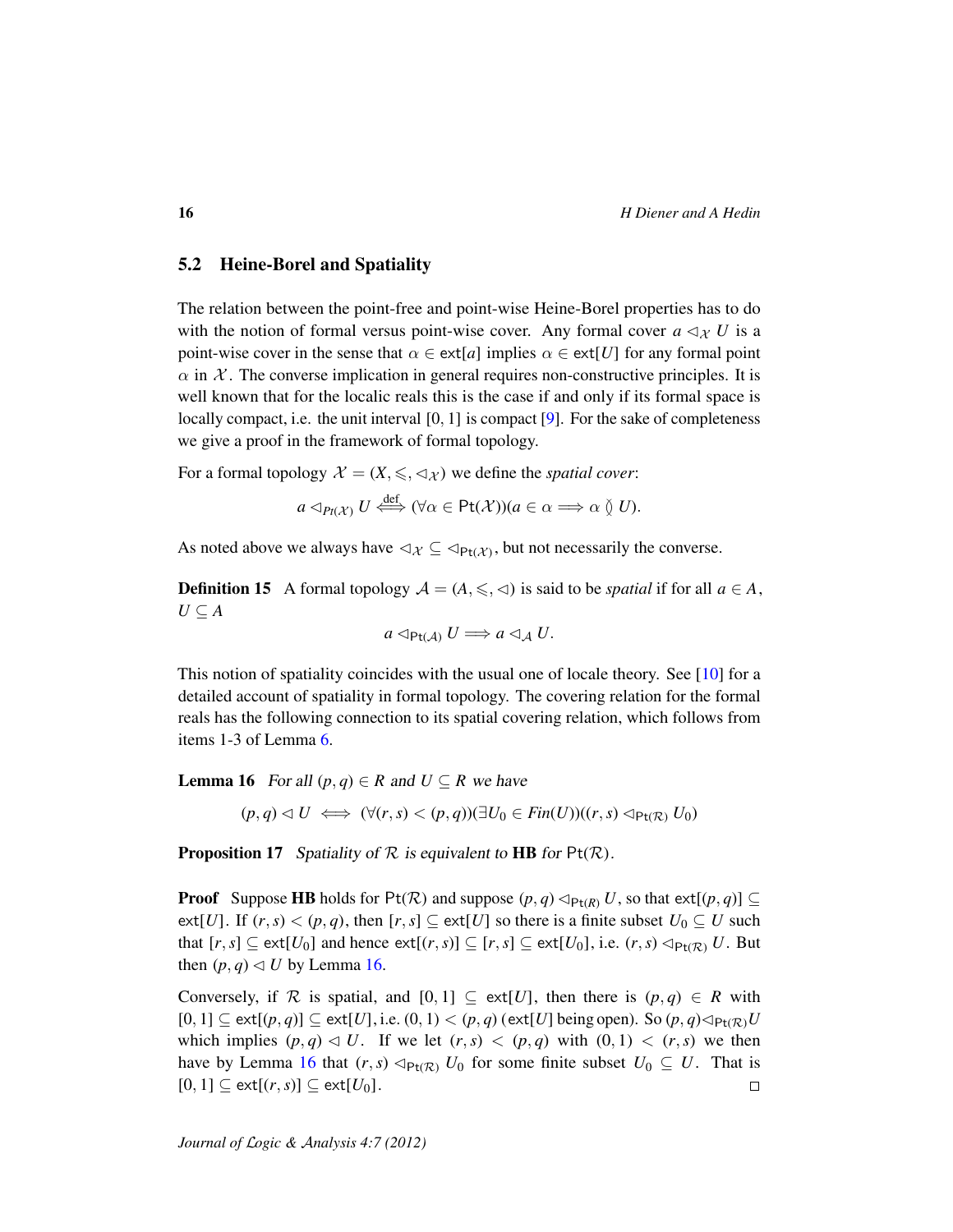**Remark 18** By HB for  $Pt(R)$  we here mean the Heine-Borel principle restricted to covers  $(I_i)_{i \in J}$  consisting of intervals with rational endpoints. Such a covering is precisely ext[*U*] for some  $U \subseteq R$ .

#### 5.3 Vitali's Covering Theorem

Recall that a (point-wise) Vitali cover of an interval  $J \subseteq \mathbb{R}$  is a family of intervals *V* such that for any *x* ∈ *J* and *k* > 0, there exists *I* ∈ *V* with *x* ∈ *I* and  $|I|$  < *k*. The analogue property for covers in the formal reals  $\mathcal{R} = (R, \leq, \leq)$  is given by the following definition.

**Definition 19** Let *V* ⊆ *R* and  $(p, q) \in R$ . If for every  $(r, s) \leq (p, q)$  we have

<span id="page-16-0"></span>(4)  $(r, s) \leq V \cap \cup \{(r, s)\}$ 

we say that *V* is a *formal Vitali cover* of  $(p, q)$ . We say that *V* is a Vitali cover of  $U \subseteq R$  if *V* is a Vitali cover of every  $(p, q) \in U$ .

Any formal Vitali cover *V* of  $(p, q)$  is clearly also a formal cover  $(p, q) \triangleleft V$ . Moreover, every formal Vitali cover is always a point-wise Vitali cover.

**Lemma 20** If  $(p, q) \triangleleft V$  is a formal Vitali cover then  $(p, q) \triangleleft_{Pt(\mathcal{R})} V$  is a Vitali cover.

**Proof** Suppose  $(p, q) \triangleleft V$  is a formal Vitali cover and let  $\alpha \in \text{ext}[(p, q)]$  and  $k > 0$ . Then  $(p, q) \in \alpha$ , and by Lemma [8](#page-8-1) we can find  $(r, s) \in \alpha \cap \mathcal{L}(p, q)$  with  $s - r < k$ . By [\(4\)](#page-16-0) we have  $(r, s) \triangleleft V \cap \bigcup \{(r, s)\}\$  and since  $(r, s) \in \alpha$  there is  $(u, v) \in V \cap \bigcup \{(r, s)\}\$ such that  $(u, v) \in \alpha$  (using (P3)), moreover  $v - u \leq s - r < k$ .  $\Box$ 

Assuming spatiality of  $R$  the converse also holds.

**Lemma 21** Suppose R is spatial and that  $(p,q) \triangleleft_{P_t(R)} V$  is a Vitali cover. Then  $(p, q) \triangleleft V$  is a formal Vitali cover.

**Proof** Let  $V \subseteq R$  be a point-wise Vitali cover of  $(p, q) \in R$ , i.e. ext[ $(p, q)$ ] is Vitali covered by the collection of intervals  $ext[(u, v)]$  where  $(u, v) \in V$ . If  $(r, s) \leqslant (p, q)$  and  $\alpha \in \text{ext}[(r, s)]$  then with  $k \leq \min(\alpha - r, s - \alpha)$  there is  $(u, v) \in V$  with  $\alpha \in \text{ext}[(u, v)]$ and  $v - u < k$ . Then  $(u, v) \le (r, s)$ , and hence  $(u, v) \in V \cap \mathcal{L}\{(r, s)\}$  which implies  $(r, s) \triangleleft_{P_t(\mathcal{R})} V \cap \downarrow \{(r, s)\}\$ . But then  $(r, s) \triangleleft V \cap \downarrow \{(r, s)\}\$  by spatiality.  $\Box$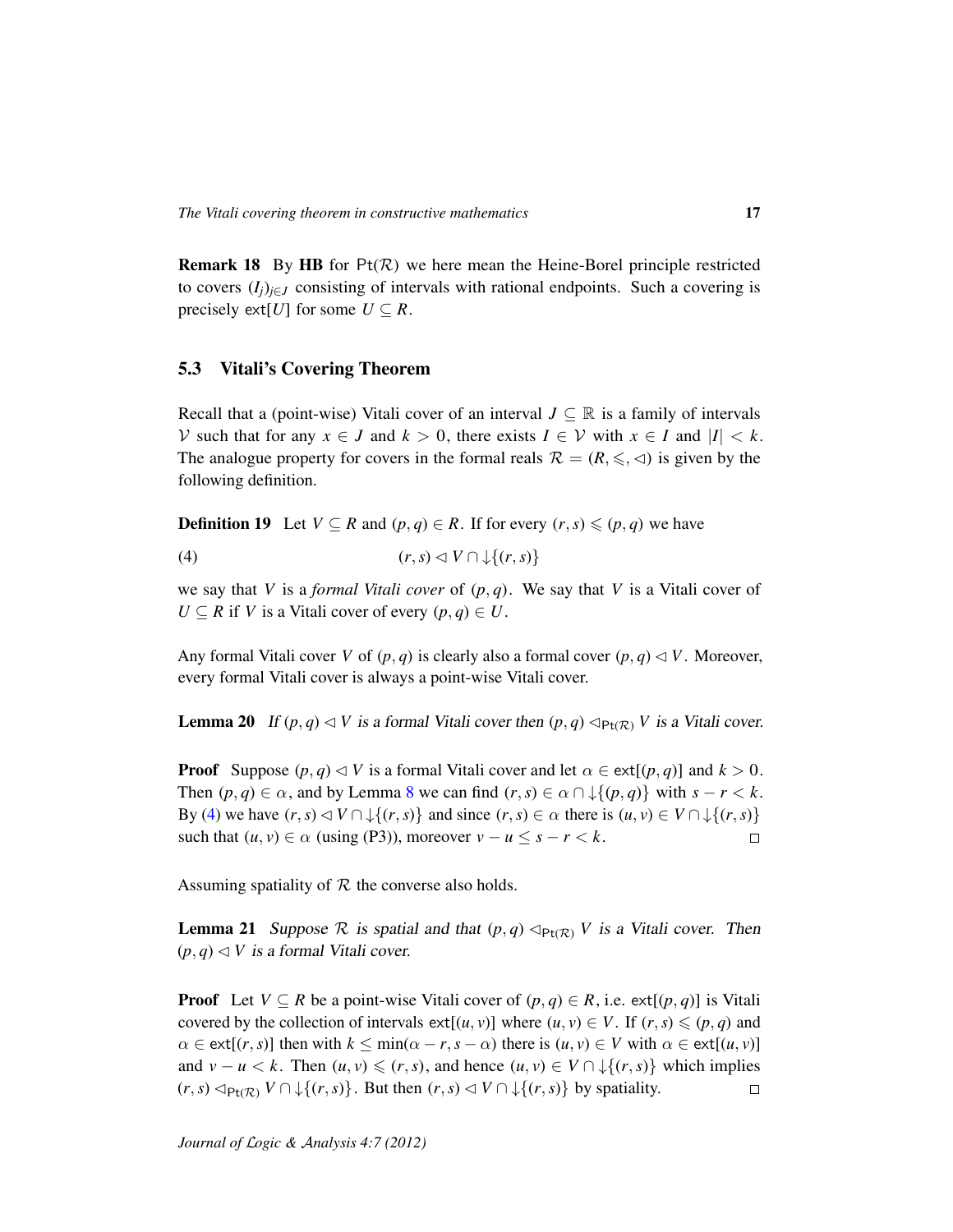We also note that assuming spatiality only for Vitali covers in fact implies spatiality for all covers.

**Lemma 22** If for all  $(p, q) \in R$  and  $V \subseteq R$ 

<span id="page-17-0"></span>(5)  $(p, q) \triangleleft_{\text{Pt}(\mathcal{R})} V$  Vitali cover  $\implies (p, q) \triangleleft V$ ,

then  $R$  is spatial.

**Proof** Suppose  $(p, q) \triangleleft_{P_t(\mathcal{R})} V$  and let  $\alpha \in \text{ext}[(p, q)]$ . Then there is  $(u, v) \in V$  such that  $\alpha \in \text{ext}[(u, v)]$ . Since there are arbitrarily small  $(r, s) \in \alpha \cap \mathcal{L}\{(u, v)\}$  (using Lemma [8\)](#page-8-1) we see that ext[ $\downarrow$ V] is a point-wise Vitali cover of ext[ $(p, q)$ ]. By [\(5\)](#page-17-0) we then have  $(p, q) \triangleleft \downarrow V$  from which  $(p, q) \triangleleft V$  follows by (Tra), since  $\downarrow V \triangleleft V$ .  $\Box$ 

By a formal Vitali cover *V* of an interval  $[\alpha, \beta]$  (considered as a closed subspace of  $\mathcal{R}$ ) we mean a subset  $V \subseteq R$  such that

$$
R \lhd_{[\alpha,\beta]} V
$$

is a formal Vitali cover, i.e. for every  $(p, q) \in R$  we have  $(p, q) \triangleleft_{[\alpha, \beta]} V \cap \downarrow \{(p, q)\}.$ 

<span id="page-17-1"></span>**Lemma 23** Suppose *V* is a Vitali cover of  $[\alpha, \beta]$  and that

$$
r < \alpha < p < s < u < q < \beta < v
$$

for  $r, p, s, u, q, v \in \mathbb{Q}$ . Then  $[\alpha, \beta] \triangleleft_{[\alpha, \beta]} \{(r, s), (u, v)\} \cup (V \cap \downarrow \{(p, q)\})$ .

**Proof** If  $(a, b) \in R$ , then  $(a, b) \triangleleft_{[\alpha, \beta]} \{(r, s), (p, q), (u, v)\}$ , moreover  $(p, q) \triangleleft_{[\alpha, \beta]} V \cap$  $\{\{(p, q)\}\$ by the Vitali property, and by (Tra) we then have

$$
(a,b) \lhd_{[\alpha,\beta]}\{(r,s),(u,v)\}\cup \big(V\cap \downarrow\{(p,q)\}\big) .
$$

 $\Box$ 

**Lemma 24** Suppose *V* is a Vitali cover of  $[\alpha, \beta]$ , for some  $\alpha < \beta$  in Pt(R), then there exists a finite subset  $V_0 = \{(u_1, v_1), \ldots, (u_n, v_n)\} \subseteq V$  of pairwise disjoint elements such that

$$
\mu(\text{ext}[V_0]) > \frac{1}{4}(\beta - \alpha),
$$

 $\alpha < u_i < v_i < \beta$  for all  $1 \leq i \leq n$ .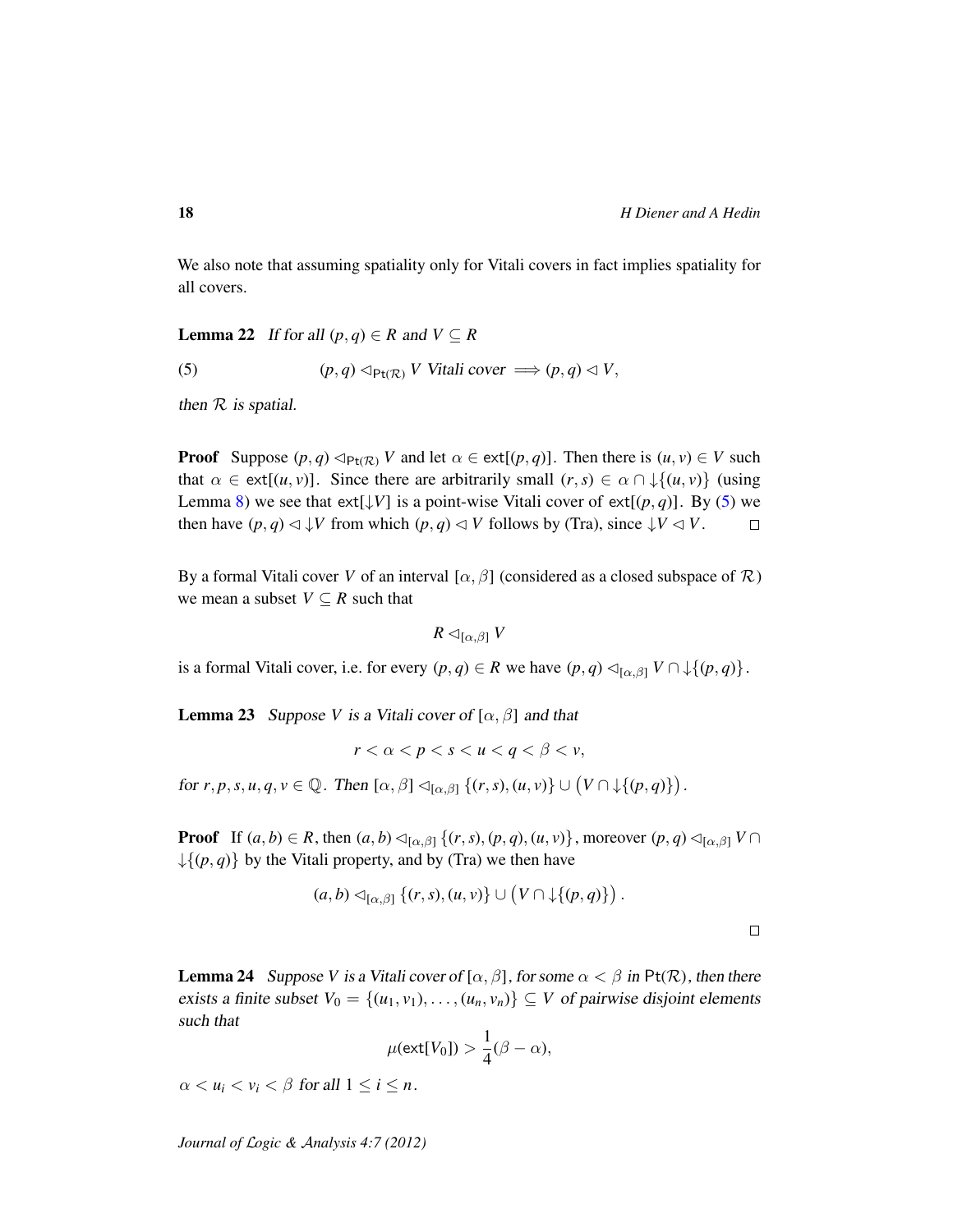**Proof** Let  $r < \alpha < s < u < \beta < v$  such that both

$$
s - \alpha < \frac{1}{8}(\beta - \alpha) \text{ and } \beta - u < \frac{1}{8}(\beta - \alpha)
$$

Then, using Lemma [23,](#page-17-1)

$$
[\alpha,\beta] \lhd_{[\alpha,\beta]} \{(r,s),(u,v)\} \cup (V \cap \downarrow \{(p,q)\})
$$

for any  $(p, q)$  with  $\alpha < p < s$  and  $u < q < \beta$ . By Theorem [13](#page-14-1) (Heine-Borel for  $\mathcal{R}$ ) we then have a finite subset  $V'_0 \subseteq V \cap \downarrow \{(p,q)\}$  such that

$$
[\alpha,\beta] \lhd_{[\alpha,\beta]} \{(r,s),(u,v)\} \cup V'_0.
$$

Say we have  $V'_0 = \{(u_1, v_1), \dots, (u_n, v_n)\}$ , then  $(u_i, v_i) \leq (p, q)$  for each  $1 \leq i \leq n$ , and  $(s, u) \triangleleft_{[\alpha, \beta]} V'_0$  (by (Loc) and (Tra)) which implies  $(s, u) \triangleleft V'_0$  since  $\alpha < s < u < \beta$ . By Lemma [6](#page-6-1) we then have

$$
\mu(\text{ext}[V_0']) > (\beta - \alpha) - \frac{1}{4}(\beta - \alpha) = \frac{3}{4}(\beta - \alpha).
$$

Now, using lemma [3](#page-2-1) we find  $V_0 \subseteq V'_0$  consisting of pairwise disjoint elements such that

$$
\frac{1}{3}\mu(\text{ext}[V_0']) \leq \mu(\text{ext}[V_0]).
$$

As noted in Remark [4](#page-3-1) we get the constant  $1/3$  instead of  $1/4$  since the intervals here have rational endpoints. But then we have  $\mu(\text{ext}[V_0]) > \frac{1}{4}$  $rac{1}{4}(\beta-\alpha).$  $\Box$ 

Note that the finite set  $V_0$  in the Lemma only contains intervals  $(u, v)$  with  $ext[(u, v)] \subseteq$  $[\alpha, \beta]$ .

Thus we see that any formal Vitali cover has the property  $V_{\frac{3}{4}}$  and then, as explained in the preliminaries, the main theorem follows quite easily.

Theorem 25 (Formal Vitali Covering Theorem) Suppose *V* is a formal Vitali cover of  $[\alpha, \beta]$ , for some  $\alpha < \beta$  in Pt(R). Then there is a sequence  $\{(u_i, v_i) : i \geq 1\}$  of pairwise disjoint elements of *V* with  $\alpha < u_i < v_i < \beta$  for all  $1 \le i \le n$  and for each  $\varepsilon > 0$  there is  $N \in \mathbb{N}$  such that

$$
\sum_{i=1}^N v_i - u_i > \beta - \alpha - \varepsilon.
$$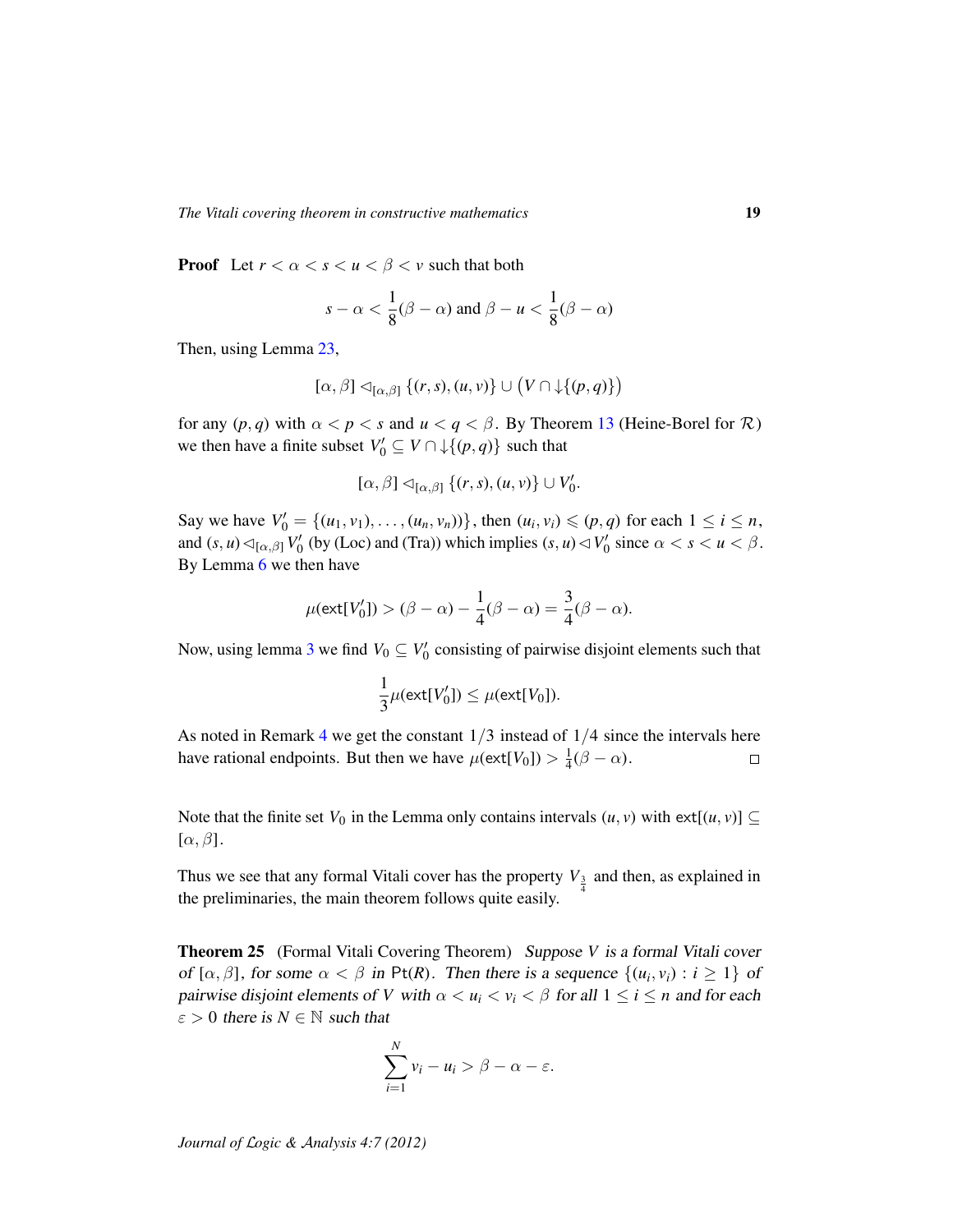# 6 Discussion

We would like to conclude the paper by briefly sketching the outlines of yet another possible, constructive, view of VCT.

Recursive mathematics is roughly divided into two schools that are known as the Russian one, mentioned above, and the Polish one, which also includes Weihrauch's popular Type Two Effectivity approach [\[19\]](#page-21-4). Both schools are mainly interested in computable (recursive) objects. The difference lies in whether or not one assumes a classical or a constructive meta-theory, and hence whether or not non-computable objects are "ignored" or not. For a practitioner of RUSS all functions between natural numbers are computable—a non-computable function between natural numbers simply cannot be defined. Along the same lines in RUSS all real numbers are computable.<sup>[4](#page-19-0)</sup> This view leads to the existence of strange objects, such as a bounded, increasing sequence of real numbers that does not converge to any real number [\[17\]](#page-21-5). Of course, if one assumes the Polish standpoint one would argue that this sequence converges to a non-computable real number, which in RUSS does not exist. Similarly, the key to the counterexample in Section [3](#page-8-2) relies on the fact, that from the Polish point of view, the Vitali cover only covers the computable real numbers and not all real numbers. It would be more in the tradition of the Polish school to assume that a Vitali cover is a cover for all real numbers. Since the classical proof of the theorem guarantees the existence of a finite, disjoint, sufficiently large subcover of such a Vitali cover, and, furthermore one can effectively enumerate all such subcovers, one can compute VCT by a simple unbounded search that is guaranteed to terminate.

## Acknowledgements

This work was stimulated by the report "towards a constructive proof of the Vitali Covering Theorem", written by M. Jordens under the supervision of D.S. Bridges, as part of a Summer research project at the University of Canterbury, New Zealand. The research was initiated during an exchange funded through the EU Marie Curie IRSES project 'CONSTRUMATH'. The second author was supported by FMB, the Swedish Graduate School in Mathematics and Computing.

The authors would like to thank the anonymous referees for helpful comments that helped improve the content and style of the paper.

<span id="page-19-0"></span><sup>&</sup>lt;sup>4</sup>i.e. computable Cauchy sequences of rational numbers with a computable modulus.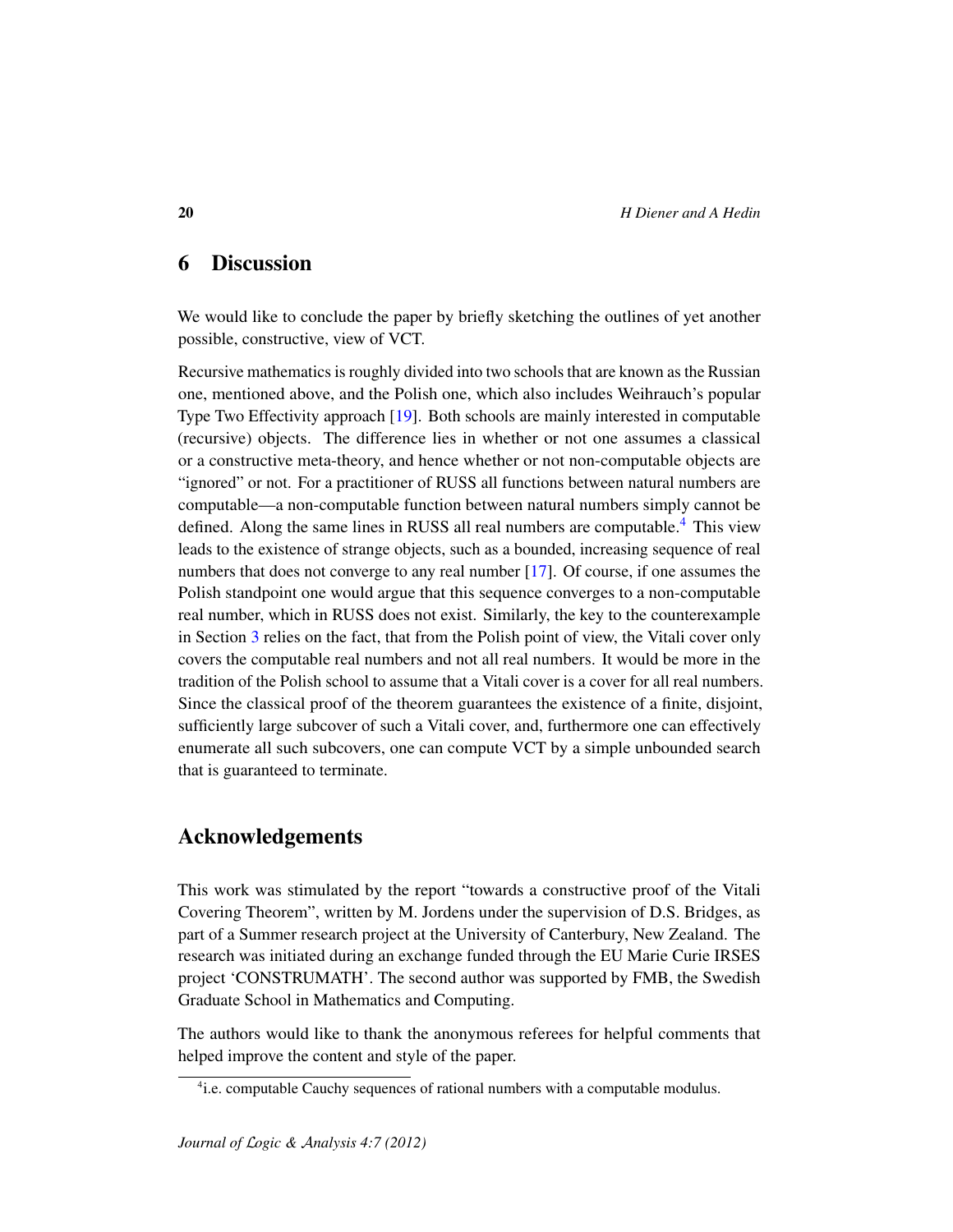## References

- <span id="page-20-5"></span>[1] P Aczel, M Rathjen, *Notes on constructive set theory*, Technical Report 40, Institut Mittag-Leffler, Royal Swedish Academy of Sciences, 2001; available at <http://www.ml.kva.se/preprints/archive/2000-2001/2000-2001-40.pdf>.
- <span id="page-20-9"></span>[2] M J Beeson, *Foundations of Constructive Mathematics*, Ergebnisse der Mathematik und ihrer Grenzgebiete, Springer Verlag, 1985.
- <span id="page-20-4"></span>[3] E Bishop, D S Bridges, *Constructive Analysis*, Grundlehren der matematischen Wissenschaften 279, Springer-Verlag, Berlin, 1985.
- <span id="page-20-6"></span>[4] D S Bridges, F Richman, *Varieties of Constructive Mathematics*, London Mathematical Society Lecture Note Series 97, Cambridge University Press,1987; doi[:10.2277/0521318025.](http://dx.doi.org/10.2277/0521318025)
- <span id="page-20-2"></span>[5] D K Brown, M Giusto, S G Simpson, *Vitali's theorem and WWKL*, Arch. Math. Logic 41 (2002), 191–206; doi[:10.1007/s001530100100.](http://dx.doi.org/10.1007/s001530100100)
- <span id="page-20-1"></span>[6] J C Burkill, *The Lebesgue Integral*, Cambridge Tracts in Mathematics and Mathematical Physics 40, Cambridge University Press, 1953; doi: [10.1017/CBO9780511566127.](http://dx.doi.org/10.1017/CBO9780511566127)
- <span id="page-20-3"></span>[7] J Cederquist, S Negri, *A constructive proof of the Heine-Borel covering theorem for formal reals*, in : *Types for proofs and programs (Torino, 1995)*, (eds. S Berardi, M Coppo), Lecture Notes in Computer Science 1158, Springer, Berlin, 1996, 62–75; doi[:10.1007/3-540-61780-9](http://dx.doi.org/10.1007/3-540-61780-9_62)<sub>-62</sub>.
- <span id="page-20-10"></span>[8] H Diener, *Compactness under constructive scrutiny*, PhD thesis, University of Canterbury, Christchurch, New Zealand, 2008; available at <http://hdl.handle.net/10092/1823>.
- <span id="page-20-12"></span>[9] M P Fourman, R Grayson, *Formal spaces*, in: *L.E.J. Brouwer Centenary Symposium. Proceedings of the Conference held in Noordwijkerhout, 8–13 June, 1981*, (eds. D van Dalen, A Troelstra), Studies in Logic and the Foundations of Mathematics 110, North-Holland, 1982, 107–122; doi[:10.1016/S0049-237X\(09\)70126-0.](http://dx.doi.org/10.1016/S0049-237X(09)70126-0)
- <span id="page-20-13"></span>[10] N Gambino, P Schuster, *Spatiality for formal topologies*, Mathematical Structures in Comp. Sci. 17 (2007), 65–80; doi[:10.1017/S0960129506005810.](http://dx.doi.org/10.1017/S0960129506005810)
- <span id="page-20-7"></span>[11] P T Johnstone, *Stone Spaces*, Cambridge Studies in Advanced Mathematics 3, Cambridge University Press, Cambridge, 1982; doi[:10.2277/0521337798.](http://dx.doi.org/10.2277/0521337798)
- <span id="page-20-0"></span>[12] H Lebesgue, *Lec¸ons sur l'Integration et la Recherche des Fonctions Primitives ´* , Gauthier-Villars, Paris, 1904.
- <span id="page-20-8"></span>[13] S Negri, D Soravia, *The continuum as a formal space*, Archive for Mathematical Logic 38 (1999), 423–447; doi[:10.1007/s001530050149.](http://dx.doi.org/10.1007/s001530050149)
- <span id="page-20-11"></span>[14] T Nemoto, *Weak weak König's lemma in constructive reverse mathematics*, in: *Proceedings of the 10th Asian Logic Conference, Kobe University in Kobe, Hyogo, Japan, 1-6 September, 2008*, World Scientific, 2009, 263–270; doi[:10.1142/9789814293020](http://dx.doi.org/10.1142/9789814293020_0010) 0010.